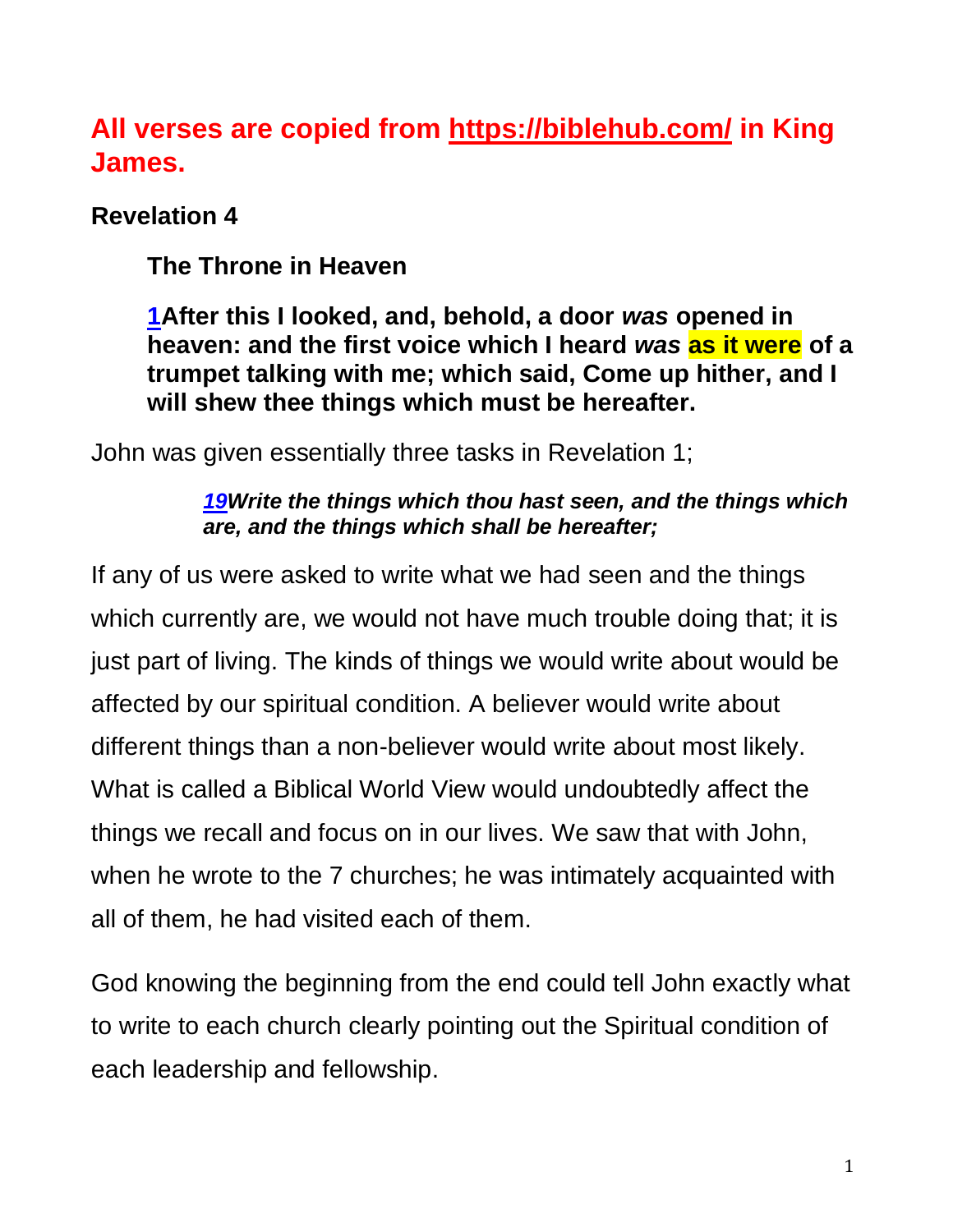The Bride of Christ, the Big C Church, is pure and white and made up of men and women who follow Christ not religions and denominations. That is not to say that churches are inherently bad if they focus on Jesus and not on man-made doctrines.

> *2 Timothy 4: [3F](https://biblehub.com/2_timothy/4-3.htm)or the time will come when they will not endure sound doctrine; but after their own lusts shall they heap to themselves teachers, having itching ears; [4A](https://biblehub.com/2_timothy/4-4.htm)nd they shall turn away their ears from the truth, and shall be turned unto fables.*

> *Colossians 2: Beware lest any man spoil you through philosophy and vain deceit, after the tradition of men, after the rudiments of the world, and not after Christ.*

The last thing John was asked to do, was to write those things which are yet to come. We would be in the same position John in the flesh we would have no clue as to what the future holds, certainly not with any certainty. So, John needs some help here to see the future; not only see the future but to understand what he is seeing in the future. The real challenge comes in being able to communicate with words the things he would see that were beyond his scope of experience; things he had never seen, nor even conceived of in his small part of Asia Minor and life as a Jew in Israel.

John starts this futuristic journey with struggling to find the words that would convey what he was experiencing. He will use again words such as "like" or "as it were" trying to convey what he heard or saw.

So, let's see what this sentence says word by word.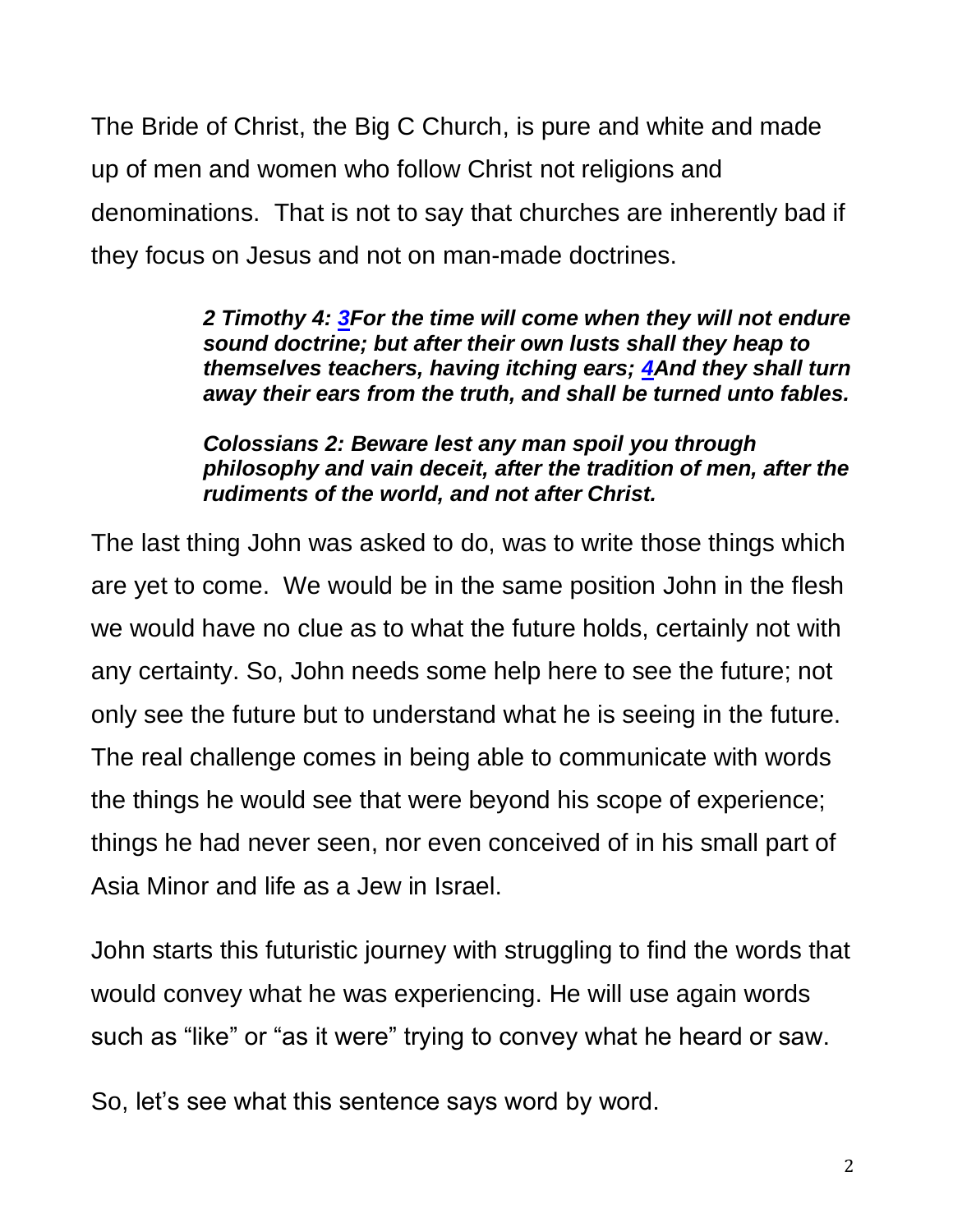The first words of this sentence should evoke some memory from previous studies; remember the Greek word for "after this" or "hear after"; metatouta

John starts with metatouta; "after this I looked".

**Q.** After what?

In general, the letters that he was to write to the 7 churches.

Jesus dictated what He wanted each of the leaders and people in those seven assemblies to know; what He wanted all seven churches to know of each other's spiritual condition and what He wanted you and I to know about the history of man attempting to reach God.

At the conclusion of the seven dictated letters, Jesus says this;

*Revelation 3[:21T](http://biblehub.com/revelation/3-21.htm)o him that overcometh will I grant to sit with me in my throne, even as I also overcame, and am set down with my Father in his throne. [22H](http://biblehub.com/revelation/3-22.htm)e that hath an ear, let him hear what the Spirit saith unto the churches.*

From this we go to the next sentence; metatouta "after this"

*[1A](http://biblehub.com/revelation/4-1.htm)fter this I looked, and, behold, a door was opened in heaven: and the first voice which I heard was as it were of a trumpet talking with me; which said, Come up hither, and I will shew thee things which must be hereafter.*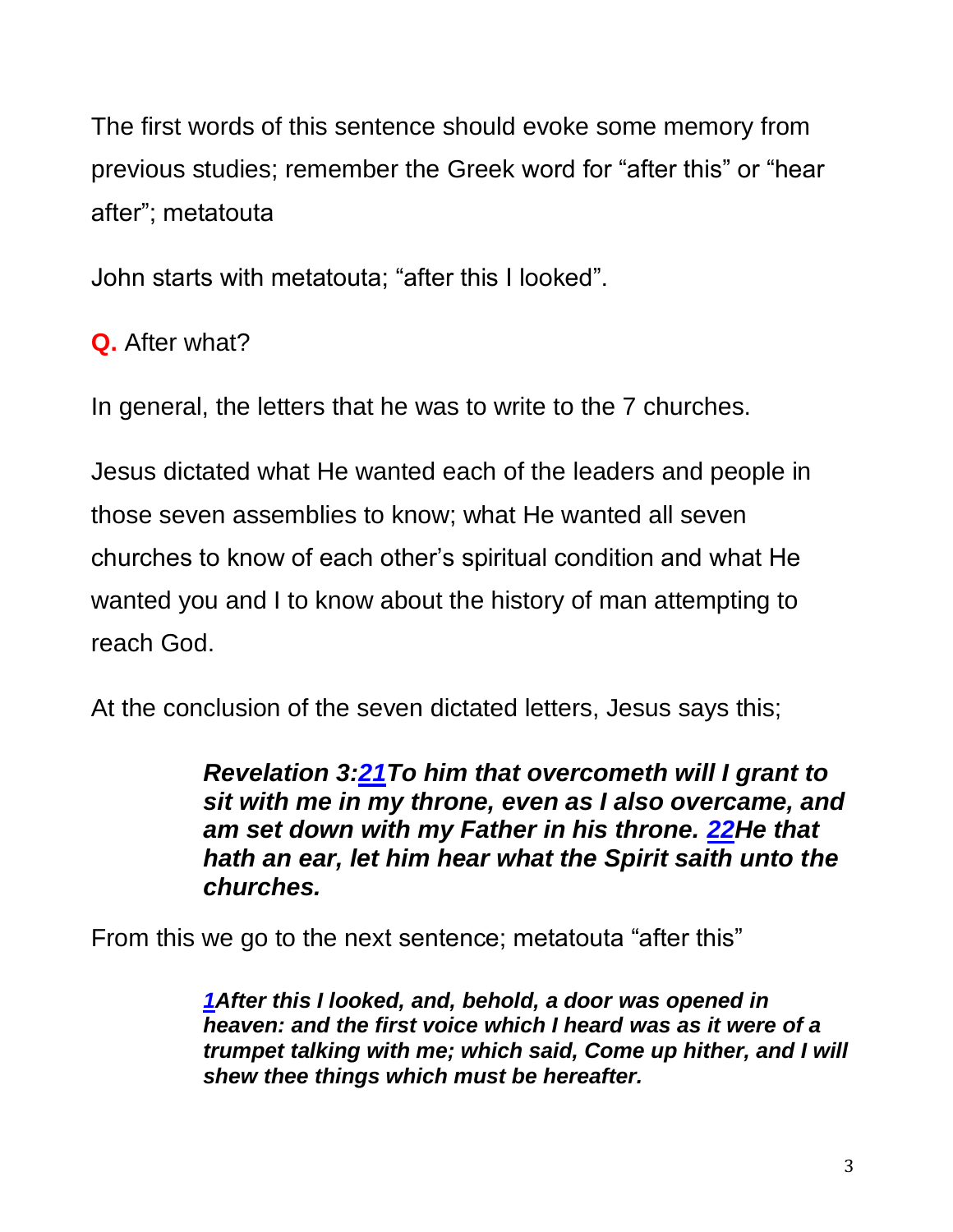The first part is clear once we get to vs 2; John will once again be in the Spirit.

## *"he looked, and a door was opened in heaven".*

The location of the door is clear; it is in heaven. We had previously learned about doors and Jesus; Jesus says He has the power to open doors, and no one can close and to close doors and no one can open. This appears to me to be Christ in that He has opened this door into heaven for John to either look through or enter through?

### *John 10:9 I am the door: by me if any man enter in, he shall be saved, and shall go in and out, and find pasture.*

Jesus is the door to heaven; some translation may say "gate" but it is the same idea. Jesus is the WAY.

#### *John 14:6 Jesus saith unto him, I am the way, the truth, and the life: no man cometh unto the Father, but by me.*

# **October 17, 2021**

It is in a spiritual sense for John; Rapture in the Spirit; John was "caught up" to be in the presence of God and eventually, our Lord and Savior Jesus Christ.

The next part is where John uses a simile phrase or words describing something that is similar to something else.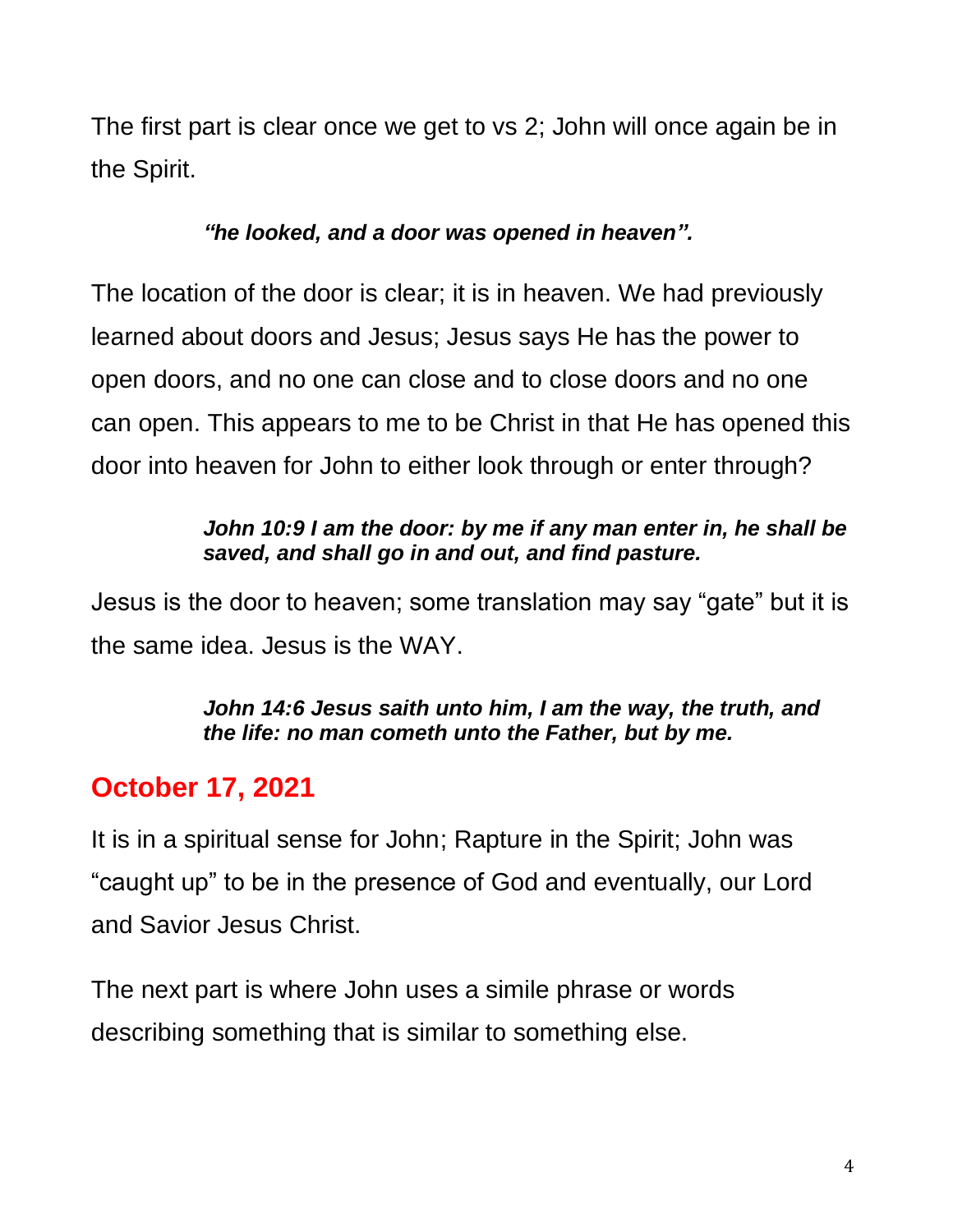#### *"…..And the first voice which I heard was as it were of a trumpet talking with me;"*

**Q.** What do we know about trumpets?

They are usually loud and piercing to the ear.

So, is John saying that this voice he heard was very loud or piercing?

There are some scholars that differentiate this voice as being from and Angel as opposed to being the voice of Christ due to the difference in what the voice sounded like and how John described it. In other scripture the voice of Christ sounded like "many waters". Based on that they feel they have enough evidence to say this is not Christ. We will see Christ shortly but not as John knew Him, He will be in the form of the Lamb of God.

The goal here with John in Heaven was to show and educate John on what was to still come.

**Q.** Did it accomplish its goal; was John, shown the future and educated as to its meanings?

Obviously as John was able to write and convey what he saw and heard.

We have a slight indication from scripture that there was a gap between John's first encounter with Jesus in the first chapter of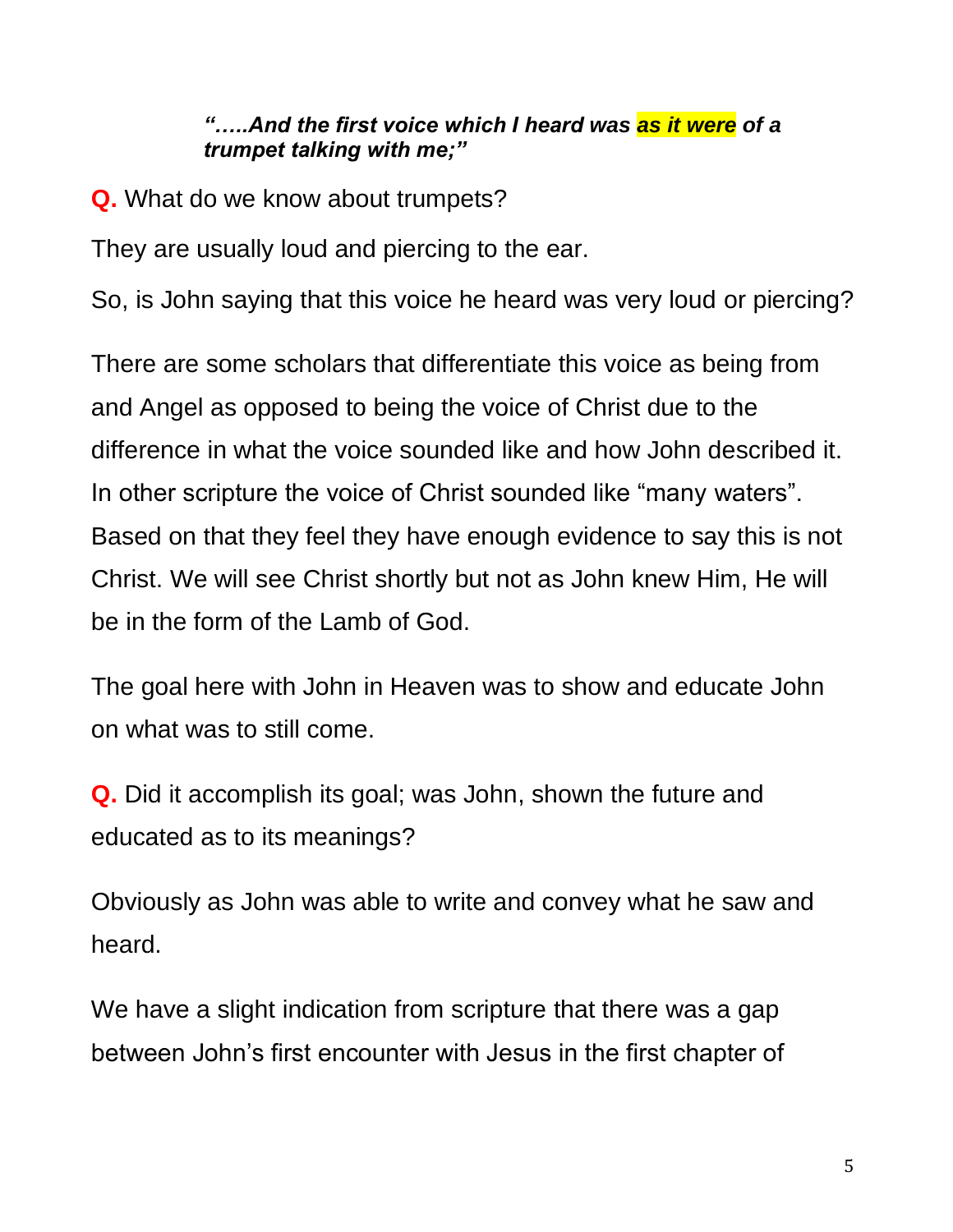Revelation and now. The situation seems quite similar; so, let's retrace the steps that have happened so far;

> *[1A](http://biblehub.com/revelation/4-1.htm)fter this I looked, and, behold, a door was opened in heaven: and the first voice which I heard was as it were of a trumpet talking with me; which said, Come up hither, and I will shew thee things which must be hereafter.*

1. After this (metatouta); meaning after writing the letters to the 7 churches

- 2. John looks and sees a door in heaven open
- 3. John hears a voice
- 4. The voice tells John to come up here
- 5. John is at once in the Spirit.

6. John will be shown things, which must come after these things; meaning the effort to communicate to the seven churches or communicate to the efforts of man to create churches over a long period of time.

We know that John originally in spirit on Patmos from

#### *Revelation 1[:10](http://biblehub.com/revelation/1-10.htm) I was in the Spirit on the Lord's day, and heard behind me a great voice, as of a trumpet,*

In this case John says that "metatouta" after this I looked, and a door was set in heaven; John then declares that he was immediately in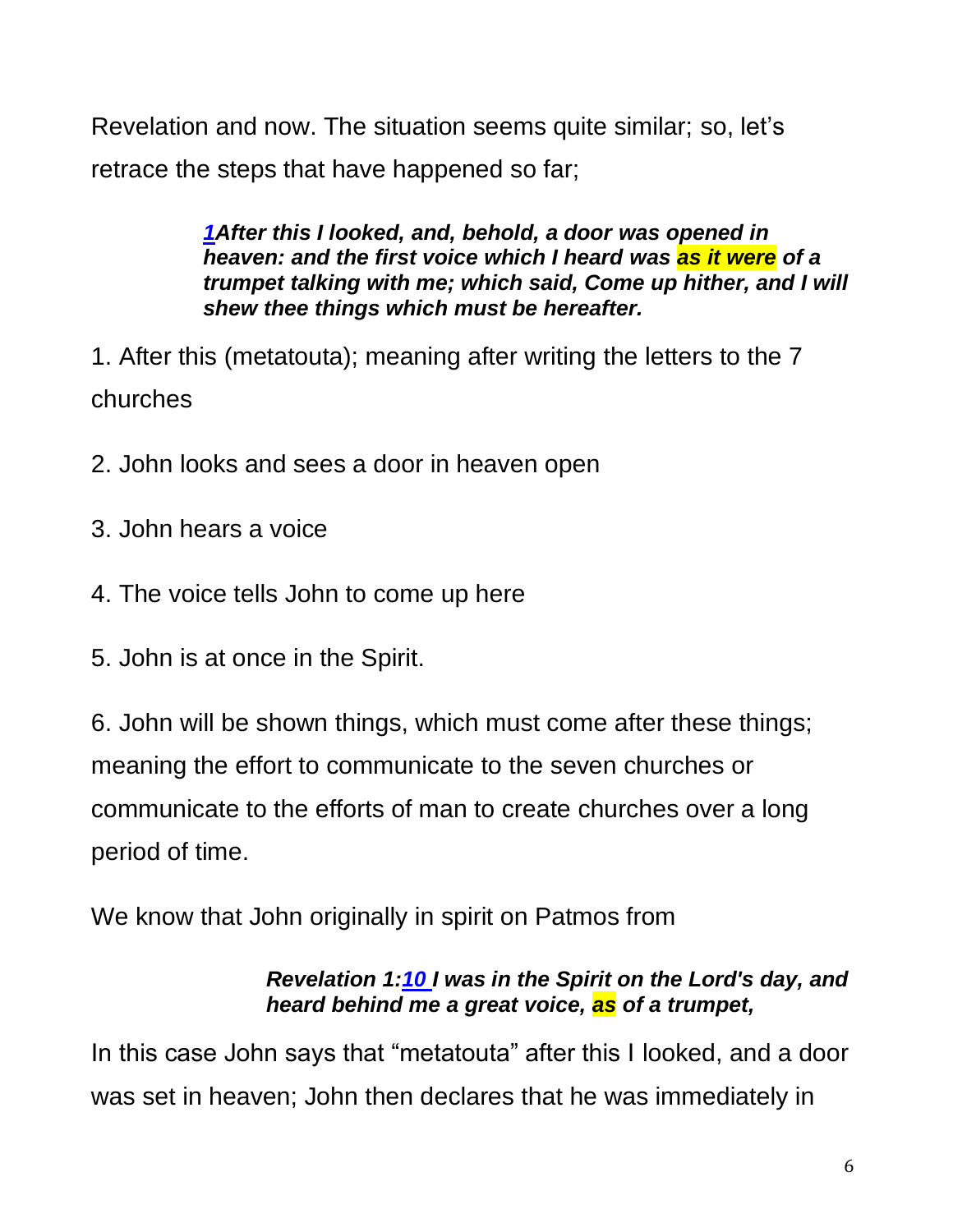the spirit. If he was still in the spirit from his original encounter with Jesus it is unlikely, he'd have to repeat it so there may have been some type of gap between the two events.

## **[2A](http://biblehub.com/revelation/4-2.htm)nd immediately I was in the spirit: and, behold, a throne was set in heaven, and** *one* **sat on the throne.**

**Q.** So what is being "In the Spirit"?

#### *John 6[:63I](http://biblehub.com/john/6-63.htm)t is the spirit that quickeneth; the flesh profiteth nothing: the words that I speak unto you, they are spirit, and they are life.*

Even though we have the Holy Spirit residing in us the Spirit realm and the physical realm are vastly different. They could also be called dimensions. Dimensions can occupy the same space geographically, one visible the other invisible to the natural eye. John is moved from the physical dimension into the spiritual dimension with the ability to see what appears to be a physical presence of spiritual entities. We saw the reverse of this when Jesus after His death miraculously appeared to the disciples in the upper room.

The word Spirit in the Greek in pneuma

*Part of Speech: Noun, Neuter Transliteration: pneuma Phonetic Spelling: (pnyoo'-mah) Definition: wind, breath, spirit.*

*4151 pneúma – properly, spirit (Spirit), wind, or breath. The most frequent meaning (translation) of [4151](http://biblehub.com/greek/4151.htm) (pneúma) in the NT is "spirit" ("Spirit"). Only the context however determines which sense(s) is meant.*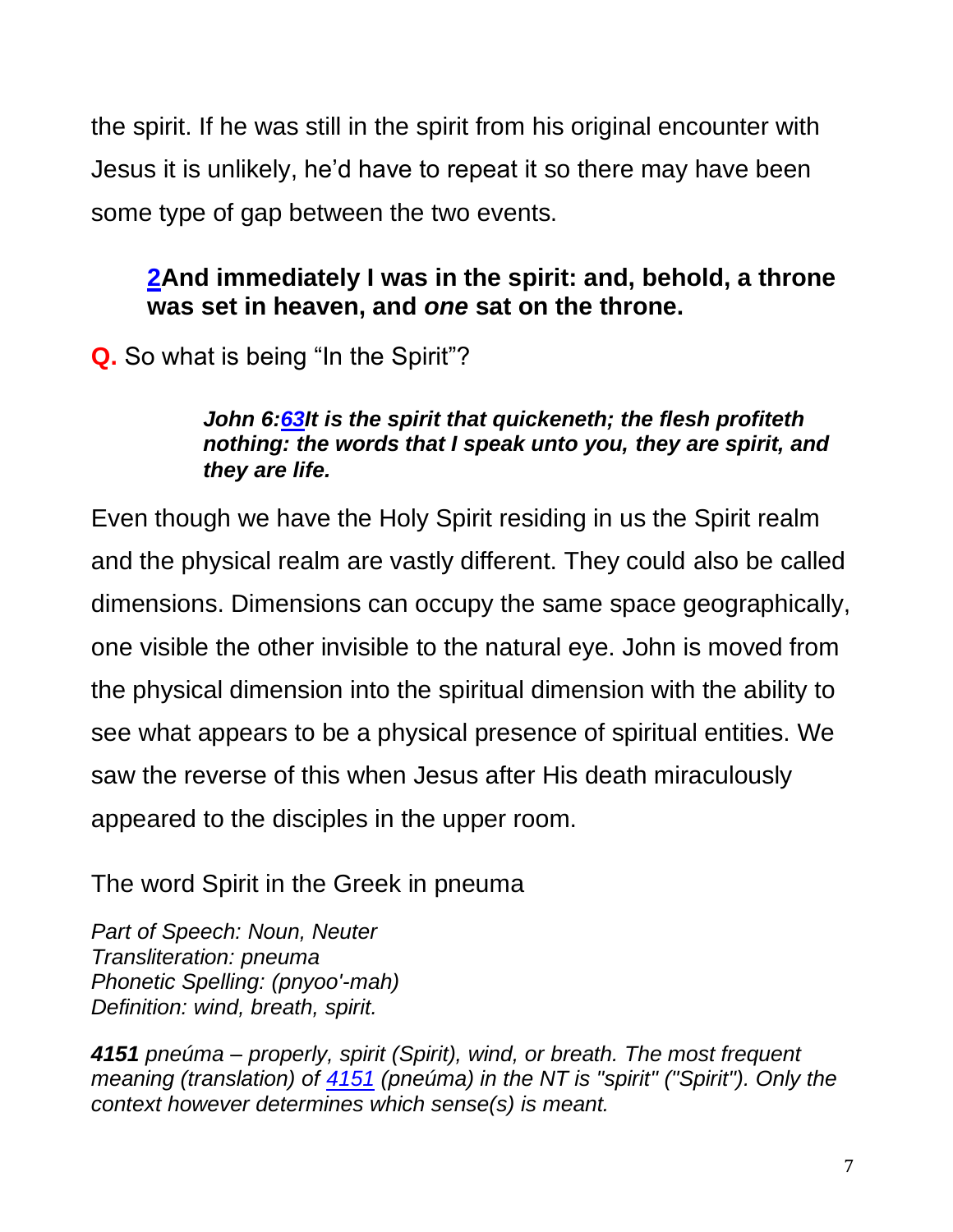*[Any of the above renderings (spirit-Spirit, wind, breath) of [4151](http://biblehub.com/greek/4151.htm) (pneúma) is always theoretically possible (spirit, Spirit, wind, breath). But when the attributive adjective ("holy") is used, it always refers to the Holy Spirit. "Spirit" ("spirit") is by far the most common translation (application) of [4151](http://biblehub.com/greek/4151.htm) (pneúma).*

*The Hebrew counterpart (rûach) has the same range of meaning as [4151](http://biblehub.com/greek/4151.htm) (pneúma), i.e. it likewise can refer to spirit/Spirit, wind, or breath.]*

If you look up "spirit" small s in the dictionary it will give

*"Life force, will, enthusiasm all centered around man and his existence."*

However, when you see Capital S in Spirit it is singular and will refer to the Third part of the Trinity the Holy Spirit.

The problem with man trying to define something that is not of this world as in "spirit" it comes up woefully short. As believers we know that we were sinners, lost in sin when we found Jesus. Our spirits had been dormant if not dead from the time of the original sin of Adam and Eve. When Jesus comes into our lives that spirit within us is awoken or brought back to life. It opens our hearts and minds to not only perceive but to understand some of the things of a God's Spiritual nature; things that are beyond the ability of the fleshly mind and heart to understand. So, when we read as Christians that John was in the Spirit it has an entirely different meaning than what the non-believer would be able to understand if at all.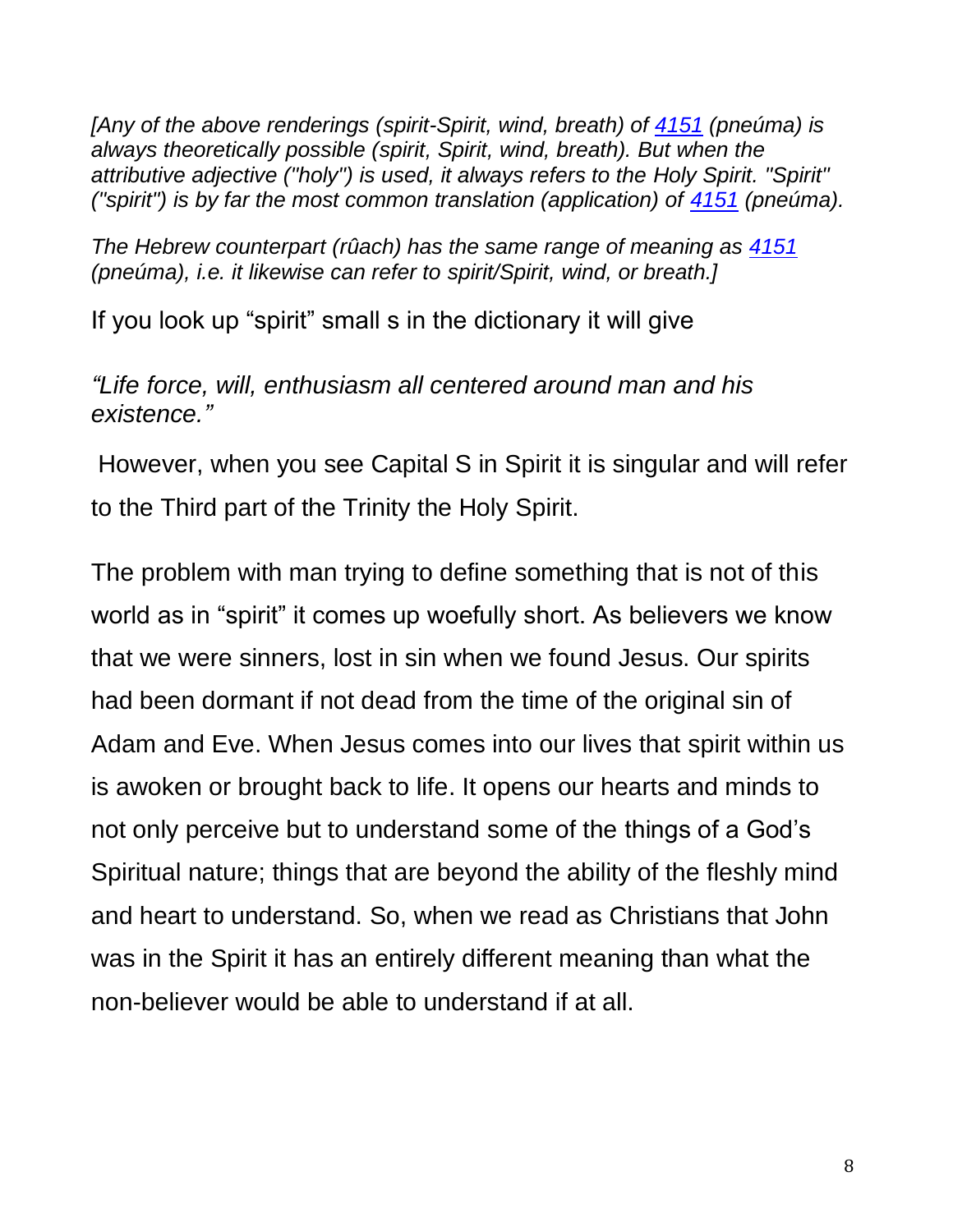If we only have the word spirit we need to consider what the verse is pertaining to, in order to understand the meaning of Spirit. Knowing from John 6:63

#### *John 6[:63I](http://biblehub.com/john/6-63.htm)t is the spirit that quickeneth; the flesh profiteth nothing: the words that I speak unto you, they are spirit, and they are life.*

We can take this to mean that it was the Holy Spirit that transformed John in a way that he could tolerate being in the Spirit in Heaven, in the presence of Christ the Messiah but still fully a human being made of flesh and bone.

**Q.** What is God's response to sin?

God has judged sin and sin leads to death.

**Q.** How has God shown His response to sin?

While searching out dealing with the Spirit as opposed to the flesh, I found some interesting comments. John was in the Spirit and was in heaven in the presence of God. I know Christendom has made the saying that God cannot be in the presence of sin or some statement like that; non-Biblical to say that exactly but non-the-less Christendom has accepted the idea that God does not abide in the presence of sin.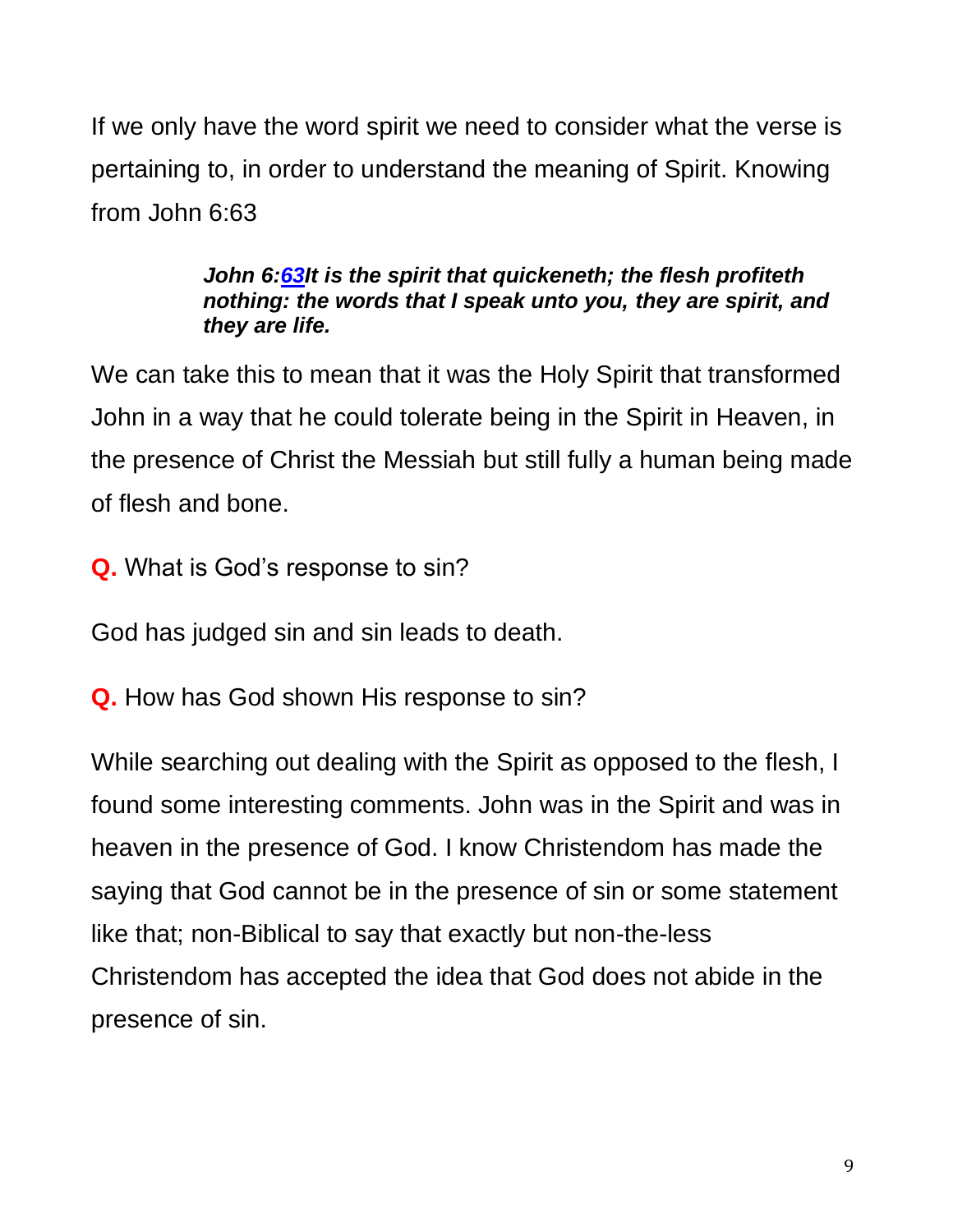That may not be complete true in this respect. God does not flee from sin when it appears, it is repelled from His presence. God deals with sin when it manifests itself. God has judged sin; how could He judge sin if He had not seen it and understood it?

When God surveyed the earth before the flood, He found that the heart of man was wicked. It says that God saw that wickedness and it repulsed Him.

#### *Genesis 6: [5A](https://biblehub.com/genesis/6-5.htm)nd GOD saw that the wickedness of man was great in the earth, and that every imagination of the thoughts of his heart was only evil continually. [6A](https://biblehub.com/genesis/6-6.htm)nd it repented the LORD that he had made man on the earth, and it grieved him at his heart.*

No, God is not a snowflake that melts in the existence of sin; God is the God of Creation and knows not only what man is capable of but also what Satan is capable of. He not only knows the bounds of sin but has also judged sin and condemned it as well.

You and I don't have to judge sin it has already been judged. We simply must agree to what God has determined in this world for our own benefit. God has determined that He will not abide or tolerate sin in His presence. We know that Satan is the father of lies and the architect of sin, but God would allow Satan to come into His presence. How much more sinful can one be that Satan Himself.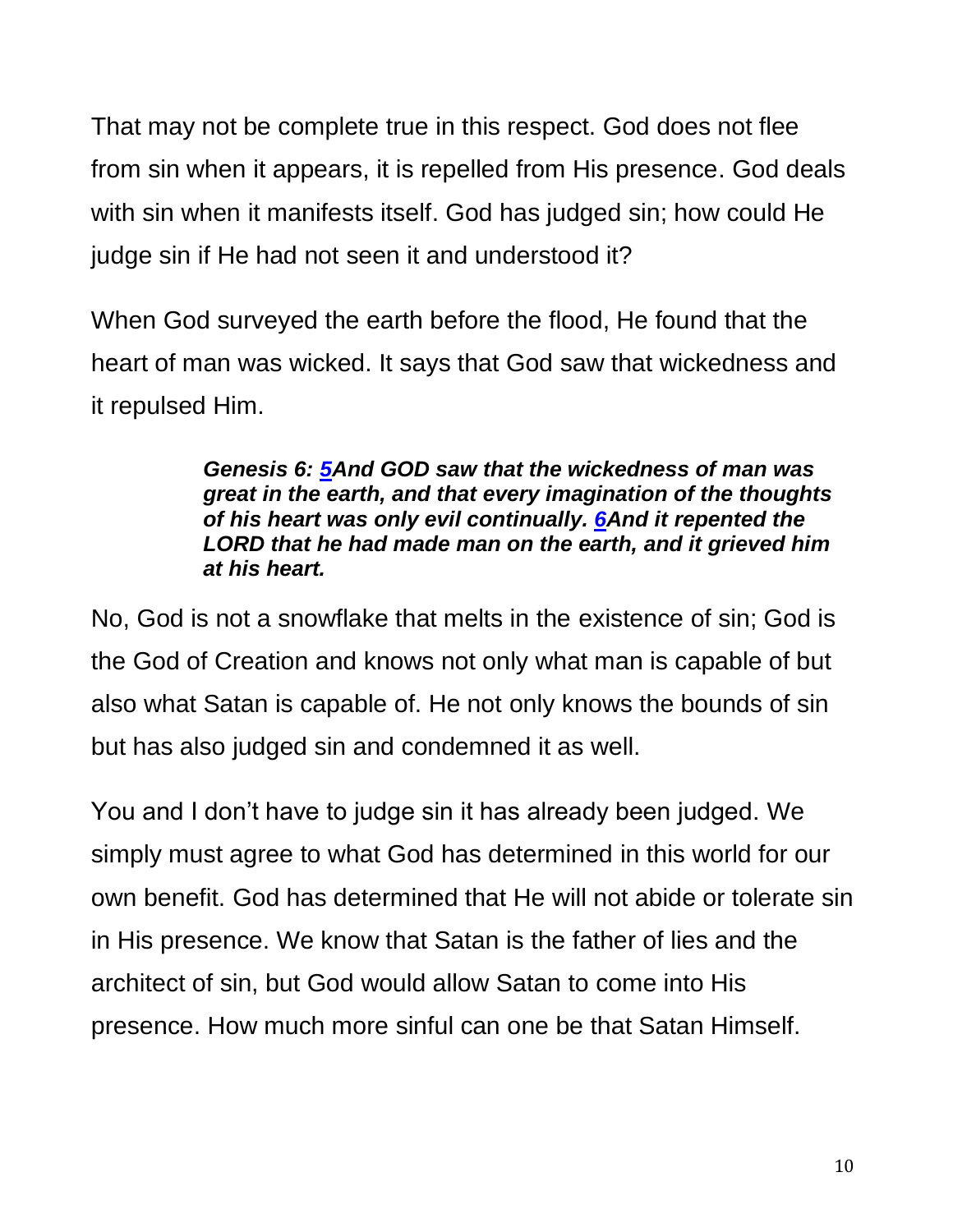As to John being in heaven here is a quote from "Got Questions" as to how evil can ever appear in Heaven in God's presence. John was a sinner saved by Grace, but still in his earthly body, but called by God to Heaven.

*"Since God is holy and absolutely without sin [\(Isaiah 6:3\)](https://biblia.com/bible/kjv1900/Isa%206.3), and since He will not even look on evil [\(Habakkuk 1:13\)](https://biblia.com/bible/kjv1900/Hab%201.13), how can Satan be in heaven? The answer involves God's sovereign restraint of sin. In [Job](https://biblia.com/bible/kjv1900/Job%201)  [1,](https://biblia.com/bible/kjv1900/Job%201) Satan stood before God to give an account of himself. God initiated the meeting, led the proceedings, and remained in absolute control (verse 7). The result was that Satan's power was limited (verse 12) and God was glorified.*

*Here are some other facts to note: 1) Satan does not have open access to God's presence. He is summoned by God. 2) The visits are temporary. His time before God's throne is limited. 3) In no way is the purity of heaven tainted by the brief, God-ordained presence of a sinful being, "quarantined," as it were, by God's regulatory power. And, 4) Satan's access is only granted prior to the final judgment. After the judgment, God creates a new heaven and new earth [\(Revelation 21:1\)](https://biblia.com/bible/kjv1900/Rev%2021.1), wipes away all tears from our eyes (verse 4), reveals the New Jerusalem (verse 10), and promises the complete absence of sin (verse 27).*

*When we say, "God cannot allow sin into heaven," we simply mean that God cannot allow human beings who are still in their sin to live in His presence. But it is possible for God to command a sinful being to stand (temporarily) in His presence in order to commission him [\(Isaiah 6\)](https://biblia.com/bible/kjv1900/Isa%206), to exact an account from him [\(Job 1-2\)](https://biblia.com/bible/kjv1900/Job%201-2), or to judge him [\(Revelation 20:11–15\)](https://biblia.com/bible/kjv1900/Rev%2020.11%E2%80%9315) without compromising His holiness.*

*God's holiness will eventually consume all sin. Until that day, His holiness regulates sin, and that means that Satan, on certain*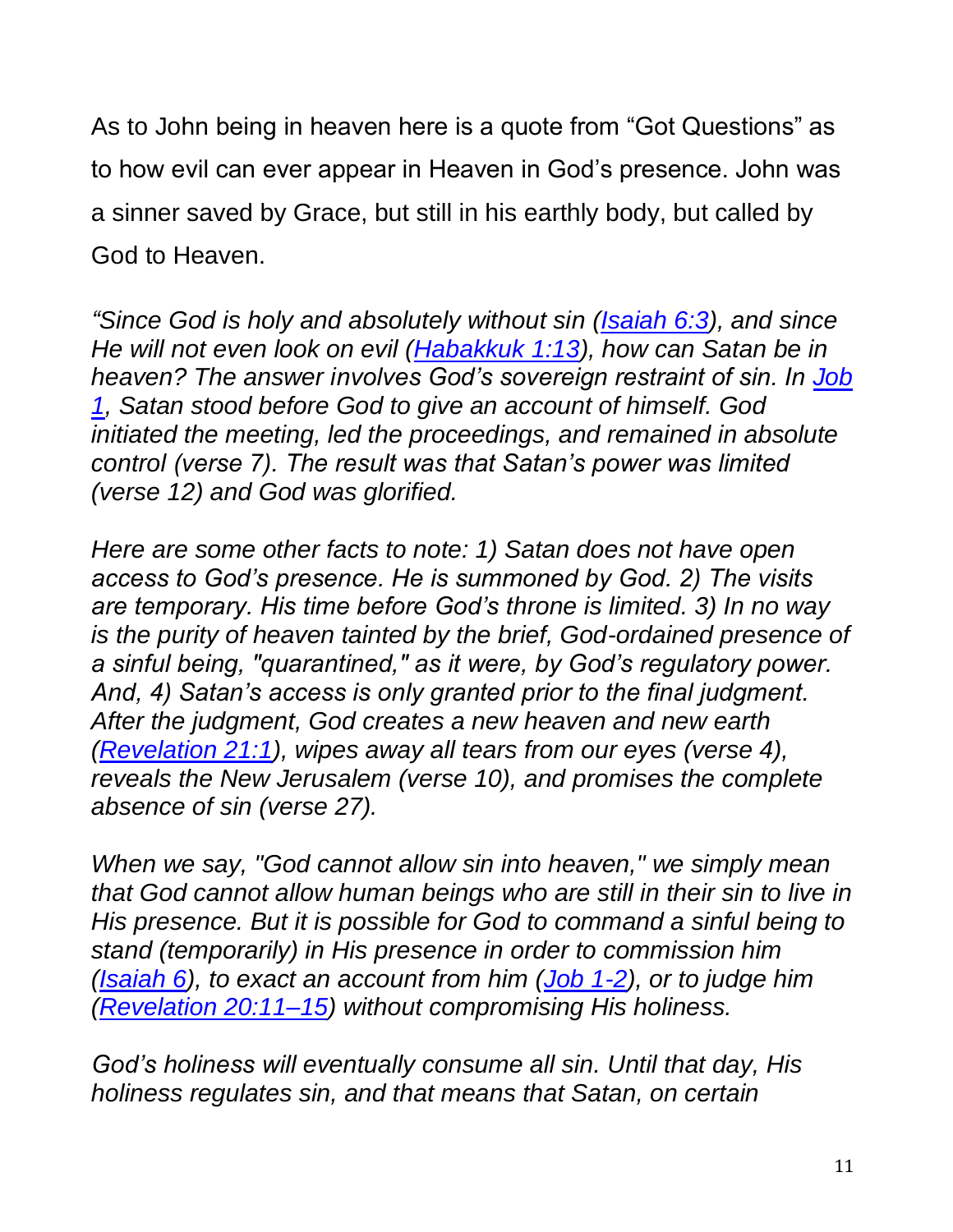*occasions, is briefly summoned before his Creator to give an account of his actions."*

Unlikely any flesh could accommodate that dynamic presence of God, so John was transformed in the Spirit. So, for lack of better understanding I believe John when he said he was in the spirit was not in the flesh standing in heaven before God. No flesh will enter heaven until the Rapture, when Spirit and body are reunited in perfection, by the Blood of the Lamb.

One final point of God in the presence of sin would be Moses on Mt Sinai; Moses wanted to see God, God told him no flesh could see His face, it would destroy the man.

> *Exodus 33: [17A](http://biblehub.com/exodus/33-17.htm)nd the LORD said unto Moses, I will do this thing also that thou hast spoken: for thou hast found grace in my sight, and I know thee by name. [18A](http://biblehub.com/exodus/33-18.htm)nd he said, I beseech thee, shew me thy glory. [19A](http://biblehub.com/exodus/33-19.htm)nd he said, I will make all my goodness pass before thee, and I will proclaim the name of the LORD before thee; and will be gracious to whom I will be gracious, and will shew mercy on whom I will shew mercy. [20A](http://biblehub.com/exodus/33-20.htm)nd he said, Thou canst not see my face: for there shall no man see me, and live. [21A](http://biblehub.com/exodus/33-21.htm)nd the LORD said, Behold, there is a place by me, and thou shalt stand upon a rock: [22A](http://biblehub.com/exodus/33-22.htm)nd it shall come to pass, while my glory passeth by, that I will put thee in a clift of the rock, and will cover thee with my hand while I pass by: [23A](http://biblehub.com/exodus/33-23.htm)nd I will take away mine hand, and thou shalt see my back parts: but my face shall not be seen.*

No, God is not afraid of sin; sin is scared unto death of God.

This Throne John sees was no doubt the Throne of God Almighty. It appears that this is God the Father, as we don't see Jesus yet even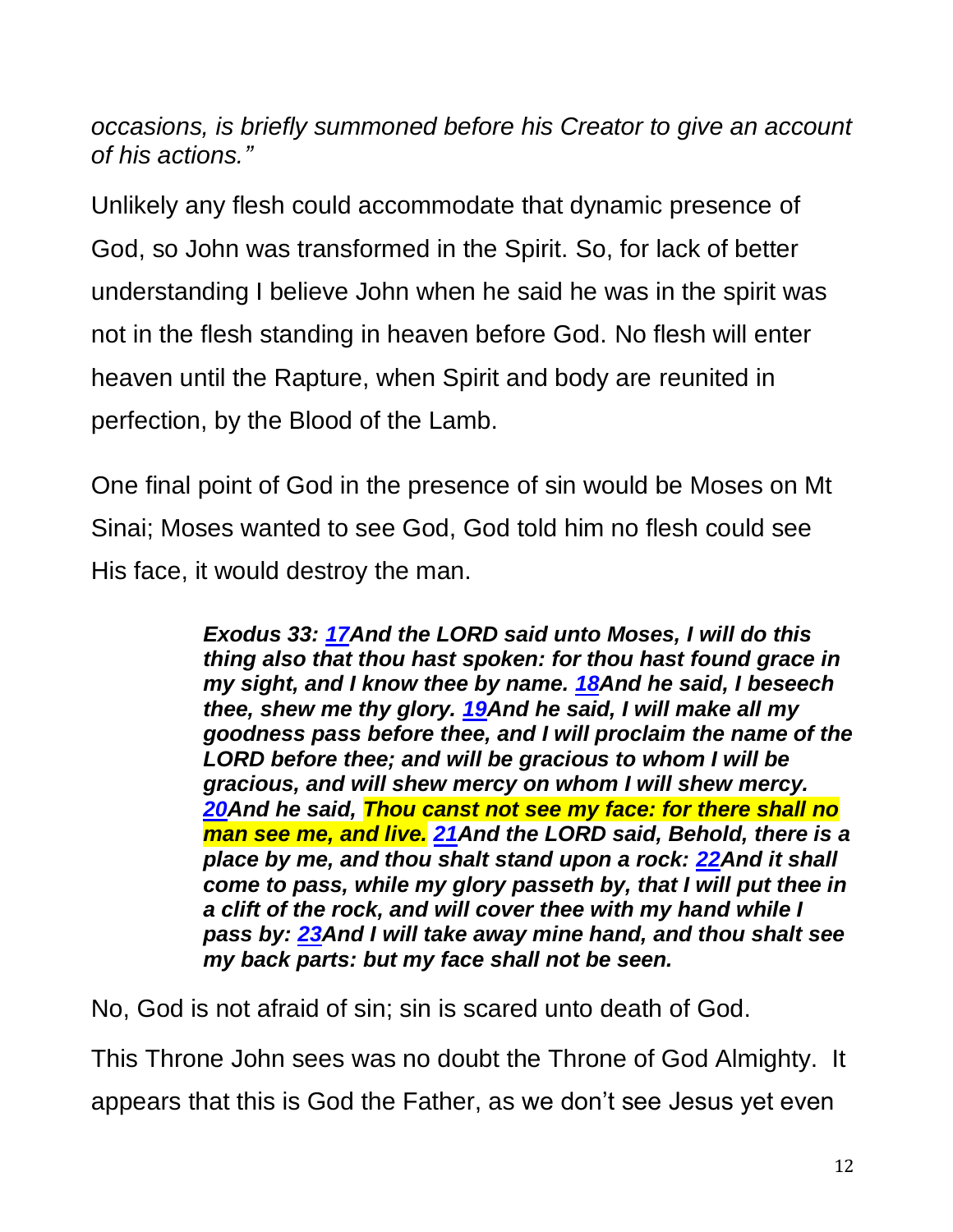though we know that He sits at the Right Hand of God. Jesus the Lamb of God will appear shortly.

One sat on the Throne. Is it really only One? My sense is as we walk through chapters 4 and 5 we will see that this is God the Father's Throne and contained within the image is the Trinity, the God Head, the Father, the Son and the Holy Spirit. Each will be displayed in some fashion.

## **[3A](http://biblehub.com/revelation/4-3.htm)nd he that sat was to look upon like a jasper and a sardine stone: and** *there was* **a rainbow round about the throne, in sight like unto an emerald.**

It is hard to decide any specific message in the description of God's Throne other than the immense magnificence of it. This passage does not give up a description of the one sitting in the Throne He was "like a jasper and sardine stone".

Jasper was the older term for a gem that we call the Diamond today.

The Sardine stone is what we call the Ruby today and the Emerald is still called the Emerald today. So, the colors would be from the diamond the refracted light; a riot of colors signifying the unlimited beauty of God the Father. The Ruby would signify the Blood of the Lamb that covers the sins of the world, and the Emerald rainbow would signify the Green or life given by the power of the Holy Spirit ever covering those whom God loves.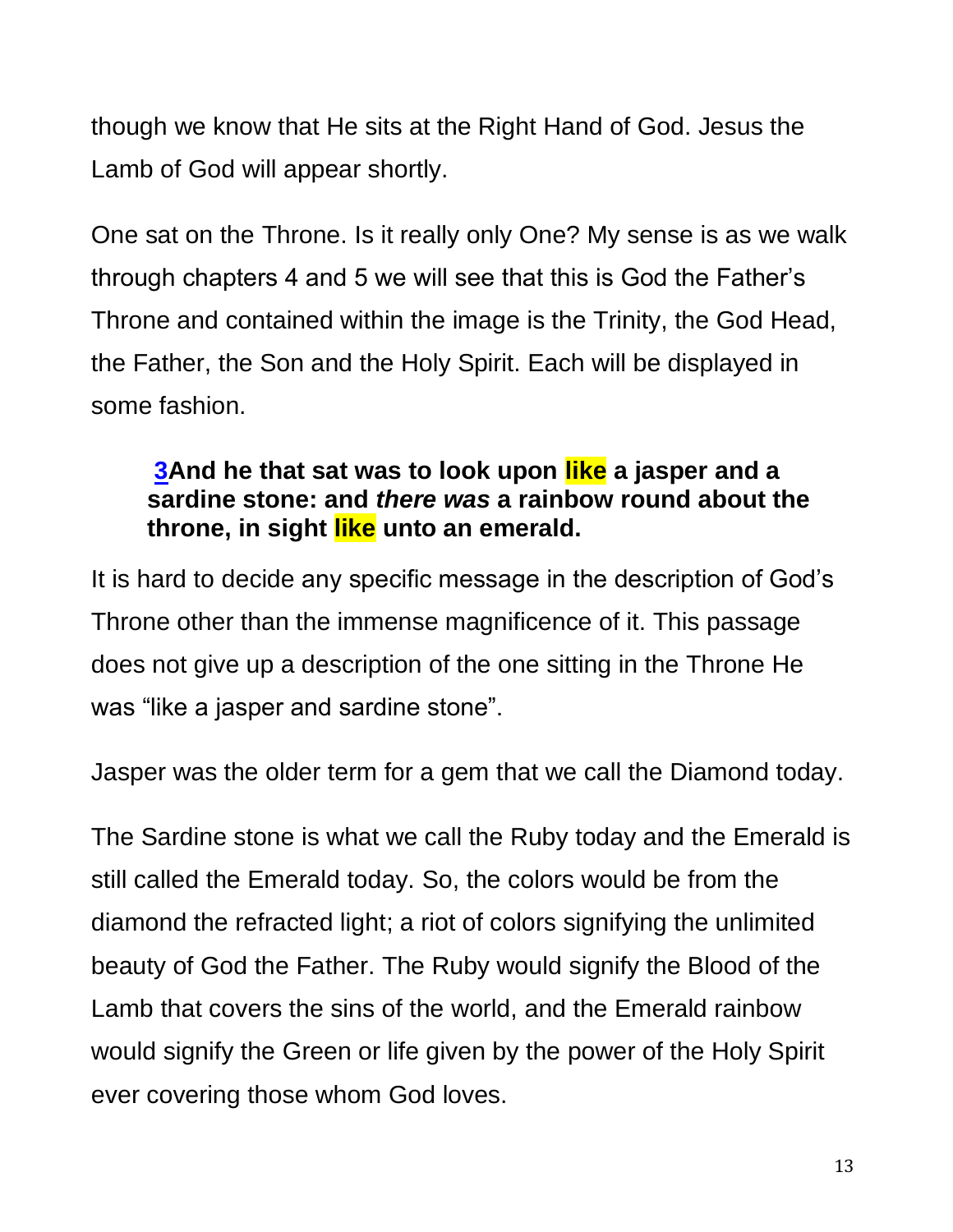It reminds me of a little  $1<sup>st</sup>$  grader whose class was given a task to draw a picture of someone they loved. The teacher approached the little girl and asked her whom she was drawing. The little girl said "God". The teacher laughed and said, "no one knows what God looks like." The little girl responded, "well give me a minute and then you'll know."

## **[4A](http://biblehub.com/revelation/4-4.htm)nd round about the throne** *were* **four and twenty seats: and upon the seats I saw four and twenty elders sitting, clothed in white raiment; and they had on their heads crowns of gold.**

John now gives us a 360-degree view in this area of heaven, the Throne room for lack of a better term. The Throne Room of God may be the Universe; we do not know the boundaries of it.

Within this immediate area of the Throne and set around it are 24 seats. Now the purpose of seats is for someone to sit in. So, we have a defined number of people that will occupy these seats that surround the Throne of God.

**Q.** But who would be worthy of such honor to sit in such proximity to the Creator God?

There are of course a number of tendered opinions each with their own evidence to prove their opinion. After reading a number of them I lean toward the notion of the first 12 being the sons of Jacob; the 12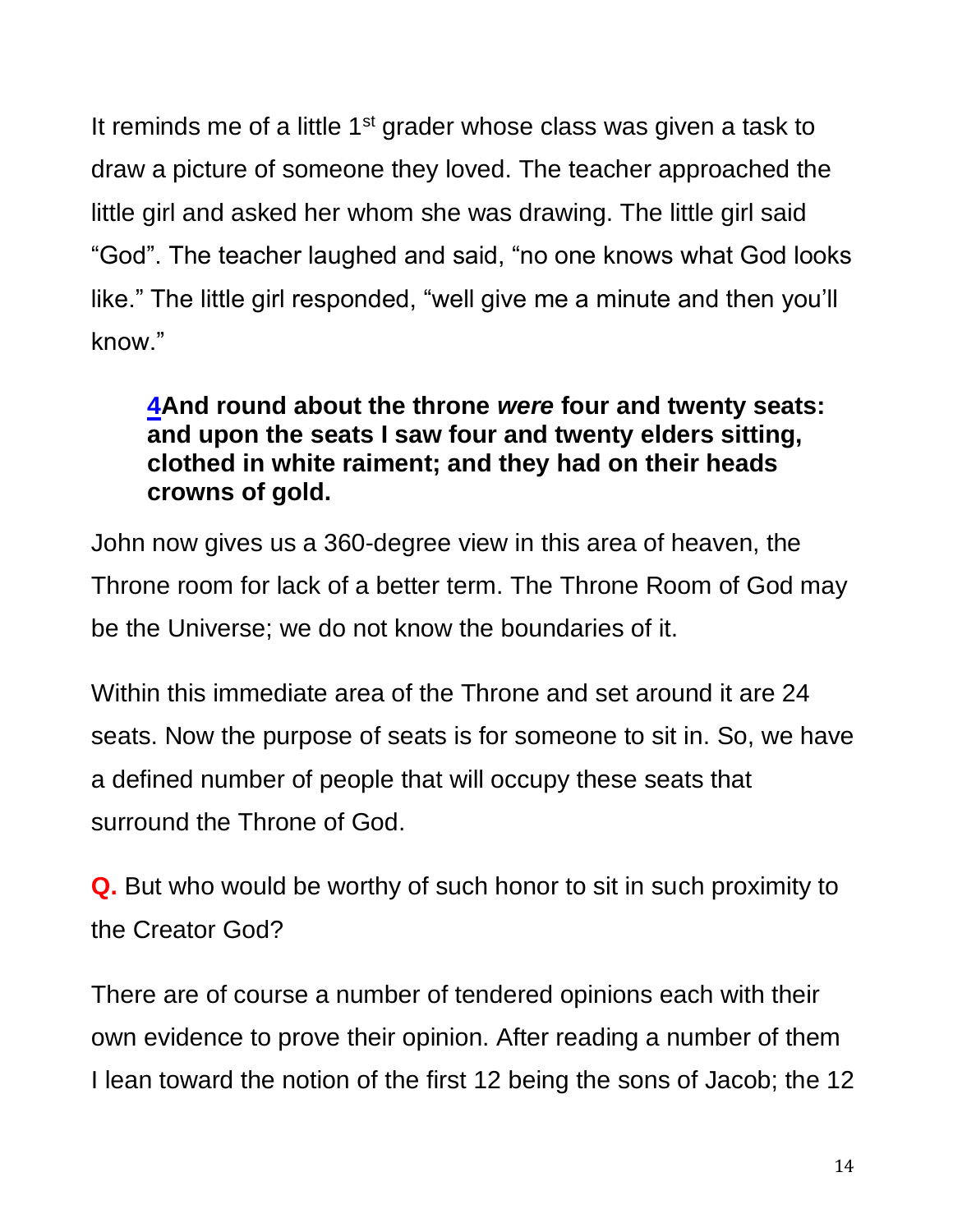tribes of Israel. The second 12 would be the 12 Disciples of Christ. We will find later in Revelation a description of the construction pattern of the New Jerusalem that sheds light on this as well.

> *Revelation 21:12 It had a great, high wall,<sup>f</sup>with twelve gates, and at the gates twelve angels, and on the gates the names of the twelve tribes of the sons of Israel were inscribed— <sup>13</sup> on the east three gates, on the north three gates, on the south three gates, and on the west three gates. <sup>14</sup> And the wall of the city had twelve [g](https://biblia.com/bible/esv/Rev.21.12-14#footnote2) foundations, and [h](https://biblia.com/bible/esv/Rev.21.12-14#footnote3)on them were the twelve names of the twelve apostles of the Lamb.*

We see here the number 24 and this verse defines who these individuals are relative to the New Jerusalem and gives us some reasons to believe the 24 Elders are the same thing. The Bible is always the best interpreter of the Bible, and I don't think it is a stretch to see these same individuals as being those referred to in Revelation 4:4.

## **Worship of the Creator**

**[5A](http://biblehub.com/revelation/4-5.htm)nd out of the throne proceeded lightnings and thunderings and voices: and** *there were* **seven lamps of fire burning before the throne, which are the seven Spirits of God. (emphasis mine)**

Clearly, we move from a very calm and welcoming presence of God in verses  $1 - 4$  to the presence of lightening, thundering's, and voices, which likely represent the coming judgment of God. The Holy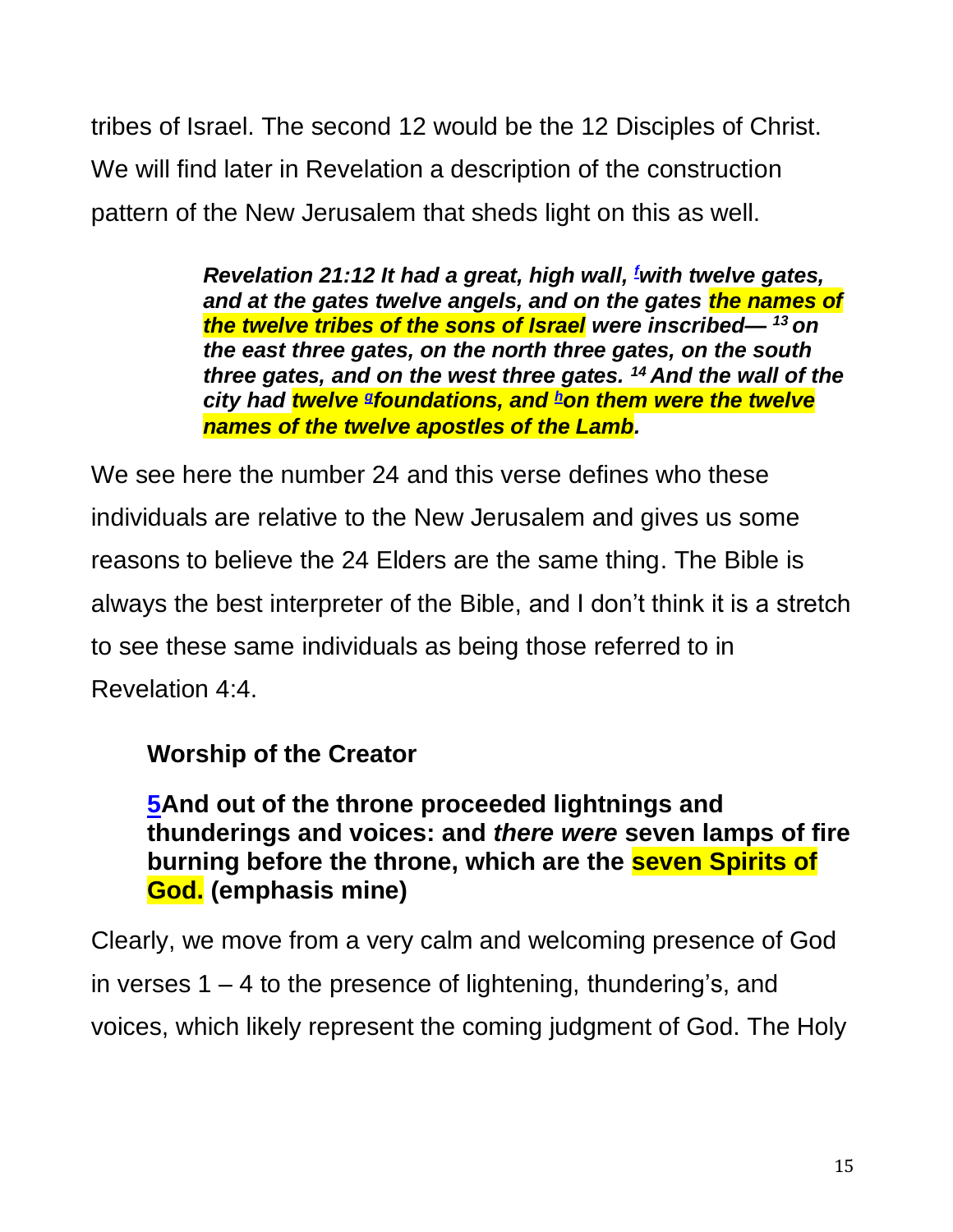Spirit is central in this description as He will be in following verses. Seven of course represents completeness of God in all things.

So, the first description John has given with the diamond was most likely God the Father; vs 5 describes by its own attribution the Holy Spirit and the only one left out so far is Jesus Christ. He arrives in this spiritual vision shortly.

**[6A](http://biblehub.com/revelation/4-6.htm)nd before the throne** *there was* **a sea of glass like unto crystal: and in the midst of the throne, and round about the throne,** *were* **four beasts full of eyes before and behind. [7A](http://biblehub.com/revelation/4-7.htm)nd the first beast** *was* **like a lion, and the second beast like a calf, and the third beast had a face as a man, and the fourth beast** *was* **like a flying eagle.** 

The sea of glass is most likely a reference to the power of the Holy Spirit as we find this sea of glass mingled with fire in Revelation 15. Sea of glass is tranquil, peaceful due to the Holy Spirit but it also has a purifying fire mingled with it to insure purity of peace.

> *Revelation 15:2 And I saw as it were a sea of glass mingled with fire: and them that had gotten the victory over the beast, and over his image, and over his mark, and over the number of his name, stand on the sea of glass, having the harps of God.*

It further likely represents the presence of the Holy Spirit the third part of the Trinity in that the Holy Spirit as in God is omnipresent.

In the Old Testament we will find four "beasts" perhaps a poor choice of what they represent, mentioned here.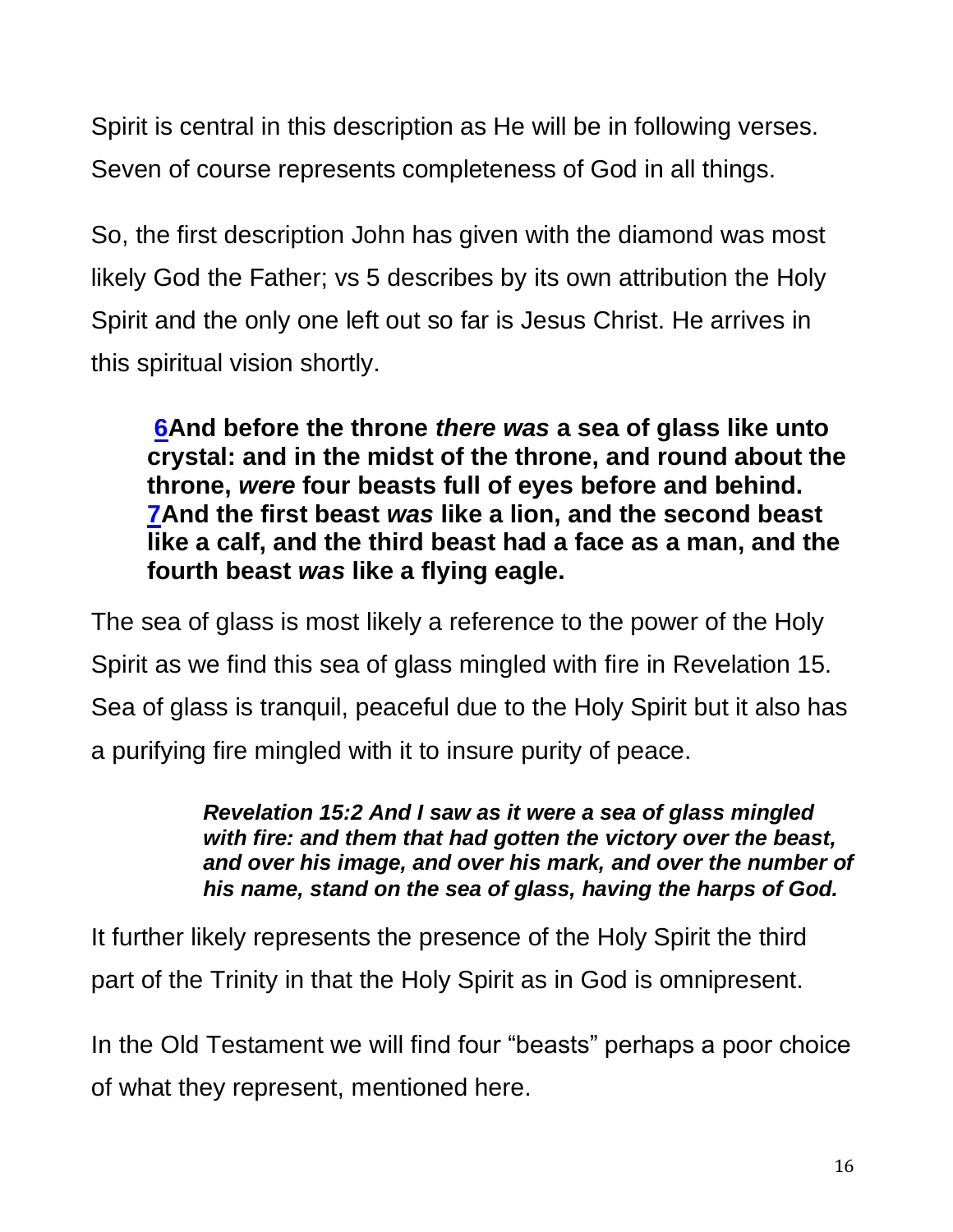God was committed to protect Israel. He set up many things that would protect Israel through those that made up Israel. The point I am trying to make is that God could have easily destroyed Goliath with a simple thought; but how did God protect Israel in that case? He used an unlikely youth who would later be used to supply military defense of Israel. A second point is that we need to be aware of threads that God weaves through His Word, His People and His Church.

If you study the tactical alignment of the nation of Israel, you will see that from the time of Moses and the creation of the Tabernacle you will see these four creatures faces. According to God he had the tribes divided into four groups of three tribes each. There was a specific order of which groups of tribes were to camp around the Tabernacle in a defensive tactic and a display of honor to God as being the Center of their lives. But there was more that has become evident to today's Christians. This same image or layout permeated the Tent of Meeting or what is called the Tabernacle.

Jewish tradition says that each group of tribes was under the banner of the dominant tribe in their group. We have little information from the Bible as to what creature each dominate tribe chose as it's emblem but there is some knowledge, we gain from Jewish Historical writings outside of God's Word.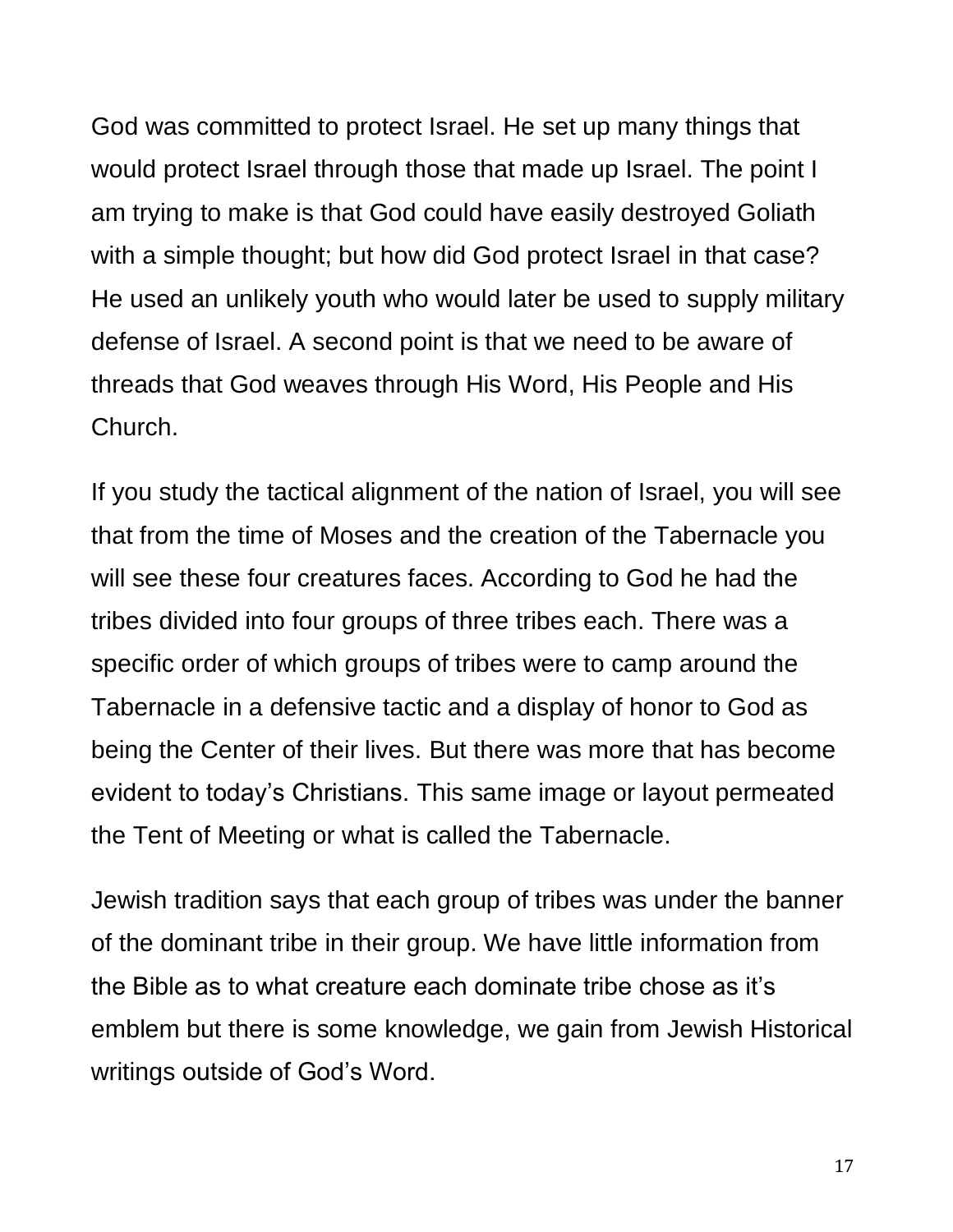In God's Word in Genesis, we find that God called Judah the Lion; so, it is believed by the Jewish historians that the emblem of Judah is the Lion. We are told in the Old Testament that Jesus the Son of God would be the Lion of the Tribe of Judah.

The other tribe that is specific in its likeness to a specific creature was Ephraim; he was told in

> *Deuteronomy 33: 17 "As the firstborn of his ox, majesty is his, And his horns are the horns of [a](https://biblia.com/books/nasb95/Dt33.12) the wild ox; With them he will [b](https://biblia.com/books/nasb95/Dt33.12)push the peoples, All [1](https://biblia.com/books/nasb95/Dt33.12)at once,* **to** *the ends of the earth. And those are the ten thousands of Ephraim, And those are the thousands of Manasseh."*

If we look to the New Testament for understanding of these four beast, we would find this in the four gospels;

| Matthew - Presents Jesus as the Lion of the tribe of Judah |  |  |  |  |  |  |  |
|------------------------------------------------------------|--|--|--|--|--|--|--|
|------------------------------------------------------------|--|--|--|--|--|--|--|

- Mark Presented Jesus as the servant the Oxon
- Luke Presented Jesus as the Son of Man, the face of a man
- John Presented Jesus as the Eagle, the Son of God the highest soring creature, the only creature that can look directly at the sun because the eagle has a second set of eye coverings like sun glasses. The Eagle speaks of Divinity of Jesus who's eyes see all.

| Gospel<br>  Focus $\frac{8}{3}$ | Portrait <sup>9</sup> | Key<br>$\parallel$ Verses <sup>10</sup> | Lineage    Face $\frac{11}{2}$ |  | $\left\  \frac{\textit{Camp of}}{\textit{Israel}} \right\ $ The | $\parallel$ Branch <sup>12</sup> |
|---------------------------------|-----------------------|-----------------------------------------|--------------------------------|--|-----------------------------------------------------------------|----------------------------------|
|---------------------------------|-----------------------|-----------------------------------------|--------------------------------|--|-----------------------------------------------------------------|----------------------------------|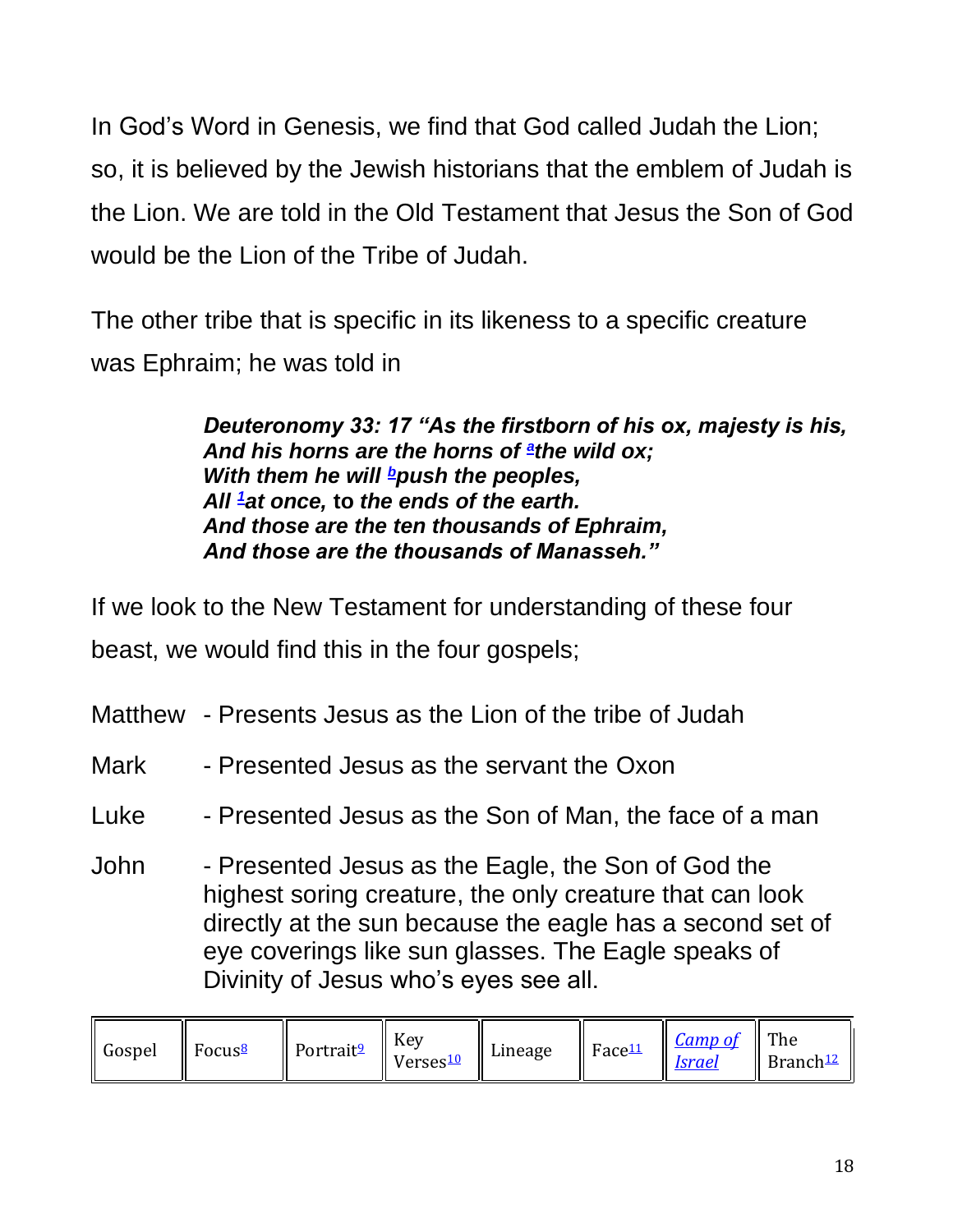| Matthew | Jews           | King<br>Messiah                          | Mat. 1:1;<br><u>16:16</u><br>20:28    | From<br>Abraham<br>(Mat. 1:1)  | Lion<br>(Gen.<br>49:9<br>Rev.<br>$5:5+$ | Judah<br>(East)   | King (Jer.<br>$23:5-6$  |
|---------|----------------|------------------------------------------|---------------------------------------|--------------------------------|-----------------------------------------|-------------------|-------------------------|
| Mark    | Romans         | Lowly<br>Servant                         | Mark<br>1:8, 8:27,<br>10:45,<br>15:34 | None <sup>13</sup>             | 0x                                      | Ephraim<br>(West) | Servant<br>(Zec.<br>3:8 |
| Luke    | Hellenists     | Son of<br>Man                            | Luke<br><u>19:10</u>                  | From<br>Adam<br>(Luke<br>3:23  | Man<br>(Dan.<br>$7:13+$                 | Reuben<br>(South) | Man<br>(Zec.<br>6:12)   |
| John    | Greek<br>World | Son of<br>God (Ps.<br>$2:7.$ Pr.<br>30:4 | John<br>20:31                         | From<br>Eternity<br>(John 1:1) | Eagle<br>(Gen.<br>49:16                 | Dan<br>(North)    | Lord<br>(Isa.<br>4:2)14 |

Tribes divided around the Tabernacle; four ensign and these were four creatures. According to Jewish history the same four creatures listed here in Revelation and in Ezekiel.

## **[8A](http://biblehub.com/revelation/4-8.htm)nd the four beasts had each of them six wings about**  *him***; and** *they were* **full of eyes within: and they rest not day and night, saying, Holy, holy, holy, Lord God Almighty, which was, and is, and is to come.**

Six wings reflect the ability of these beasts to move in all quadrants in all mediums; similar to an airplane in 3-dimensional world that has wings for lift, rudder for yaw and ailerons to rise and descend. This ability to move in any direction is indicative of God's Omnipresence.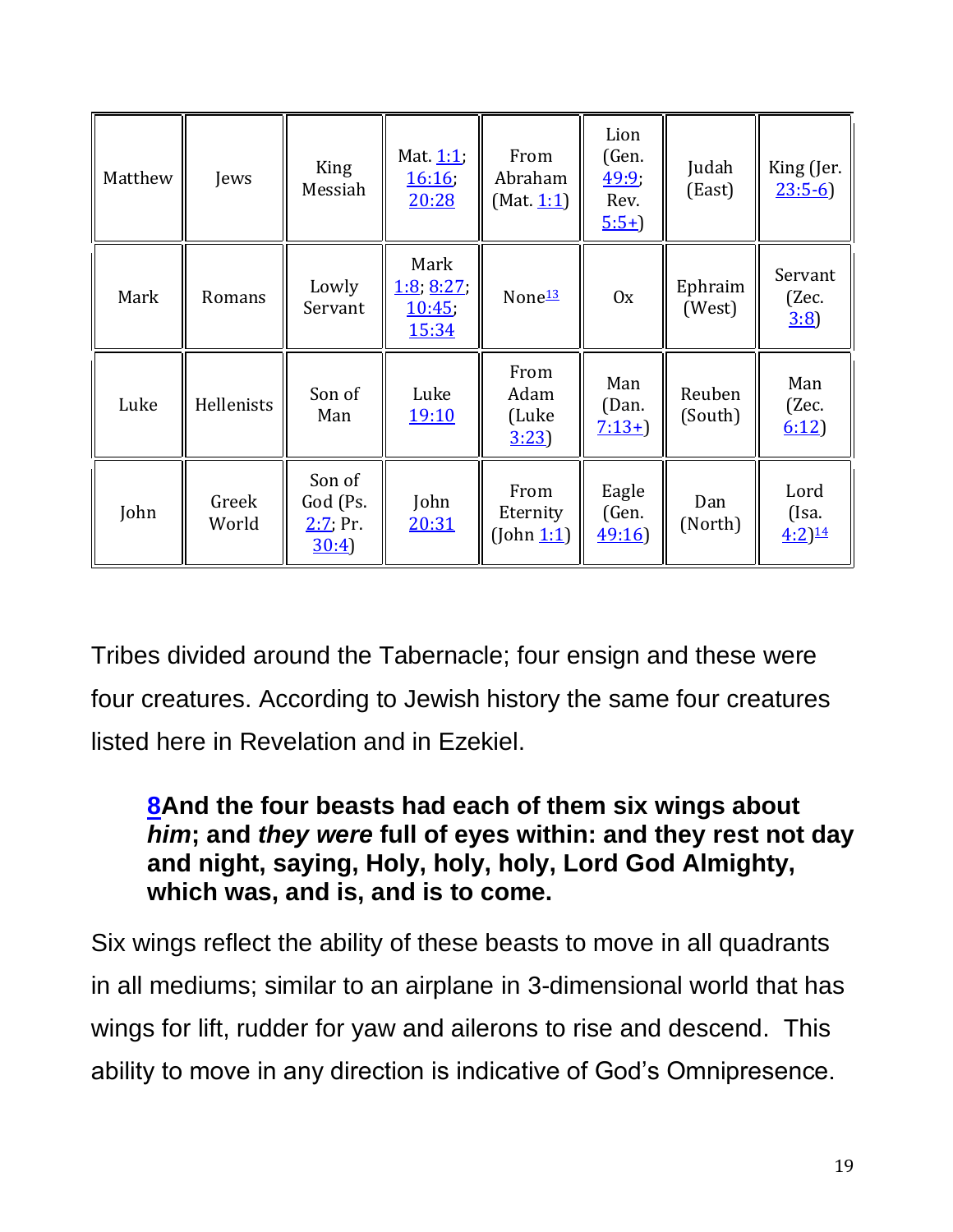They are filled with eyes within; reflecting their self-awareness and showing nothing is beyond the gaze of God or His knowledge and understanding.

They rest not day or night, always reflecting on the ever presence of our Lord God in all places in all things.

They recite this Holy mantra that declares God to be the most Holy of all things in existence, an existence that God Himself created. Repeating it three times in a row declares it to be Truth.

# **October 24, 2021**

# **Re-read entire chapter to remind us where we are at.**

## **[9A](http://biblehub.com/revelation/4-9.htm)nd when those beasts give glory and honour and thanks to him that sat on the throne, who liveth for ever and ever,**

What do the 4 "beasts" represent? Let's start at a definition from Strong's Concordance: The Greek word is "zoon" meaning "living creature". It is the same word used in describing an animal as a sacrificial animal. So, it could be a bull, a lamb, a dove; not what we think of as some horrible violent animal; a "beast" represents a living creature.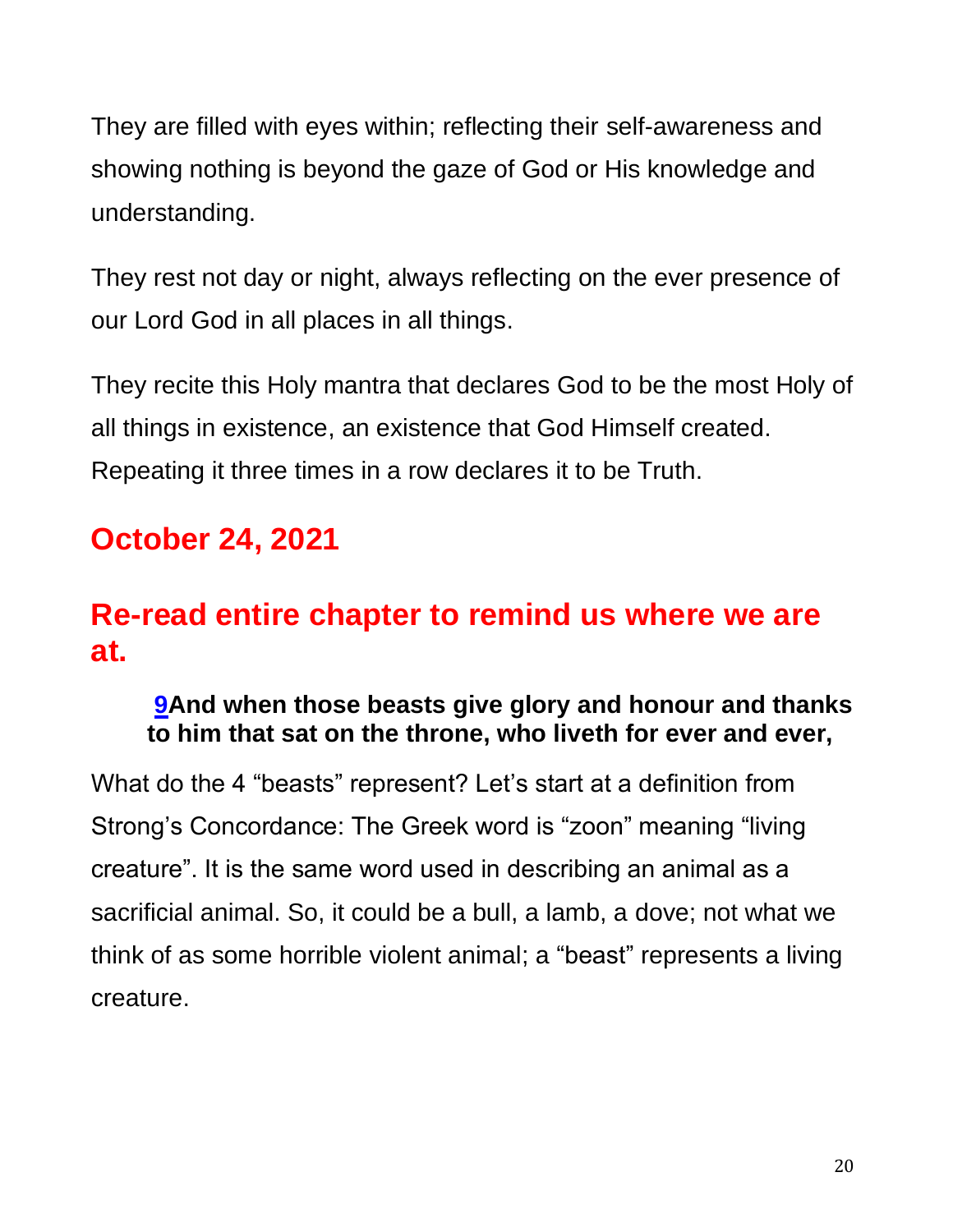*Hebrews 13:11For the bodies of those beasts, whose blood is brought into the sanctuary by the high priest for sin, are burned without the camp.* 

We need to clarify so we don't get confused when we see the word "beast" in Revelation 13:4.

#### *Revelation 13:4 And they worshipped the dragon which gave power unto the beast: and they worshipped the beast, saying, Who is like unto the beast? who is able to make war with him? (emphasis mine)*

In Revelation we see at least 2 different words used for beast. One as we saw describes a benign animal that would be used in a sacrifice: innocent, gentle.

So, let's look at the second meaning of "beast".

Strong's Concordance

*"2342 thēríon – the generic term for wild animal ("beast"); (figuratively) a brutal ("bestial") nature.*

*[\[2342](https://biblehub.com/greek/2342.htm) (thēríon) never refers to animals used for sacrifice.]"*

From the description we have had we can determine that these four beasts are depicting a benevolent atmosphere in God's Throne room.

These four beasts or "animals" represented before God were at one point a representation of the 12 tribes of Israel. They are also a representation of the four gospels.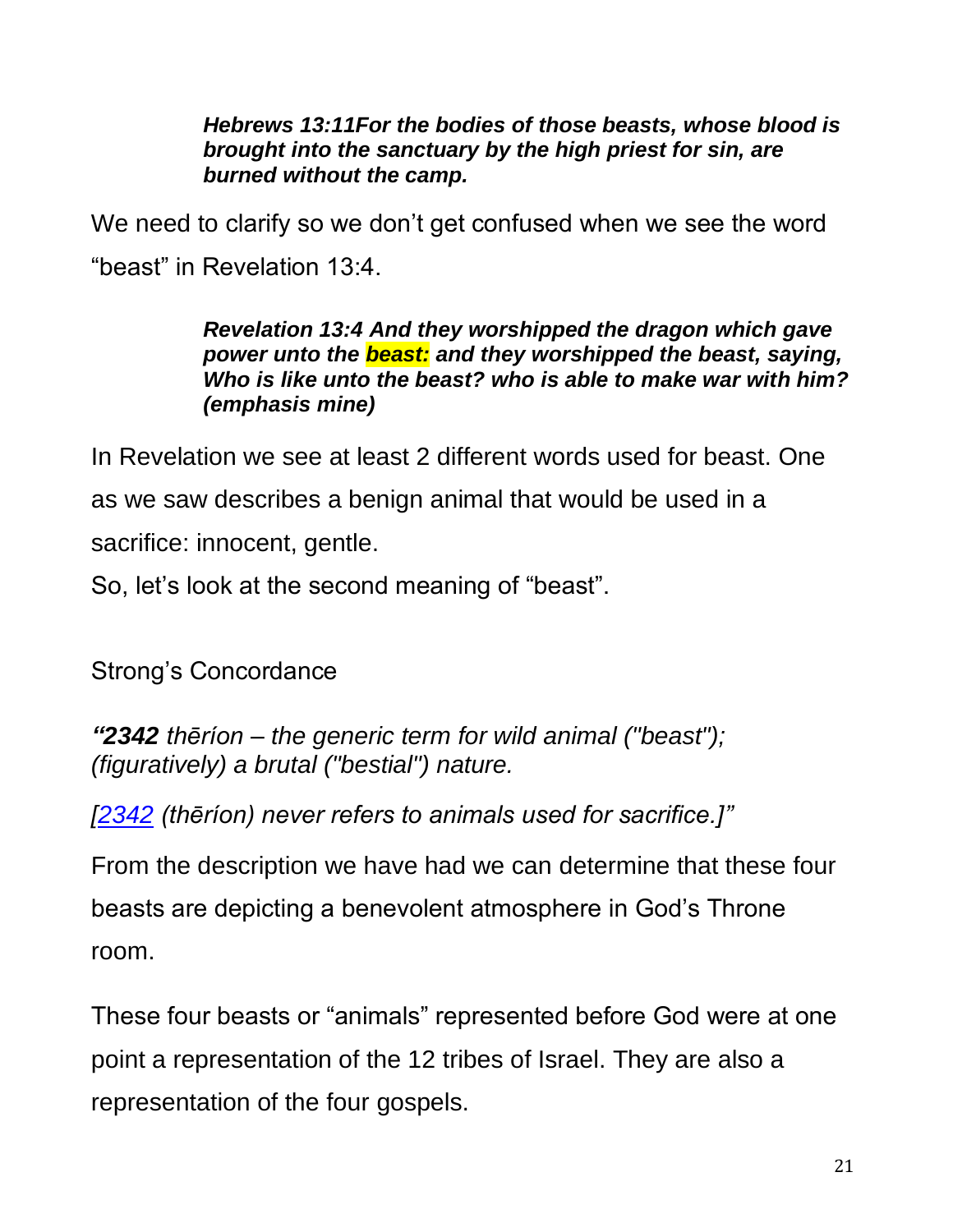

**LUKE** 



**MATTHEW** 



Matthew - Presents Jesus as the Lion of the tribe of Judah



**MARK** 



**JOHN** 

Mark- Presented Jesus as the servant the Oxon

John - Presented Jesus as the Eagle, the Son of God the highest soring creature, the only creature that can look directly at the sun because the eagle has a second set of eye coverings like sun glasses. The Eagle speaks of Divinity of Jesus who's eyes see all.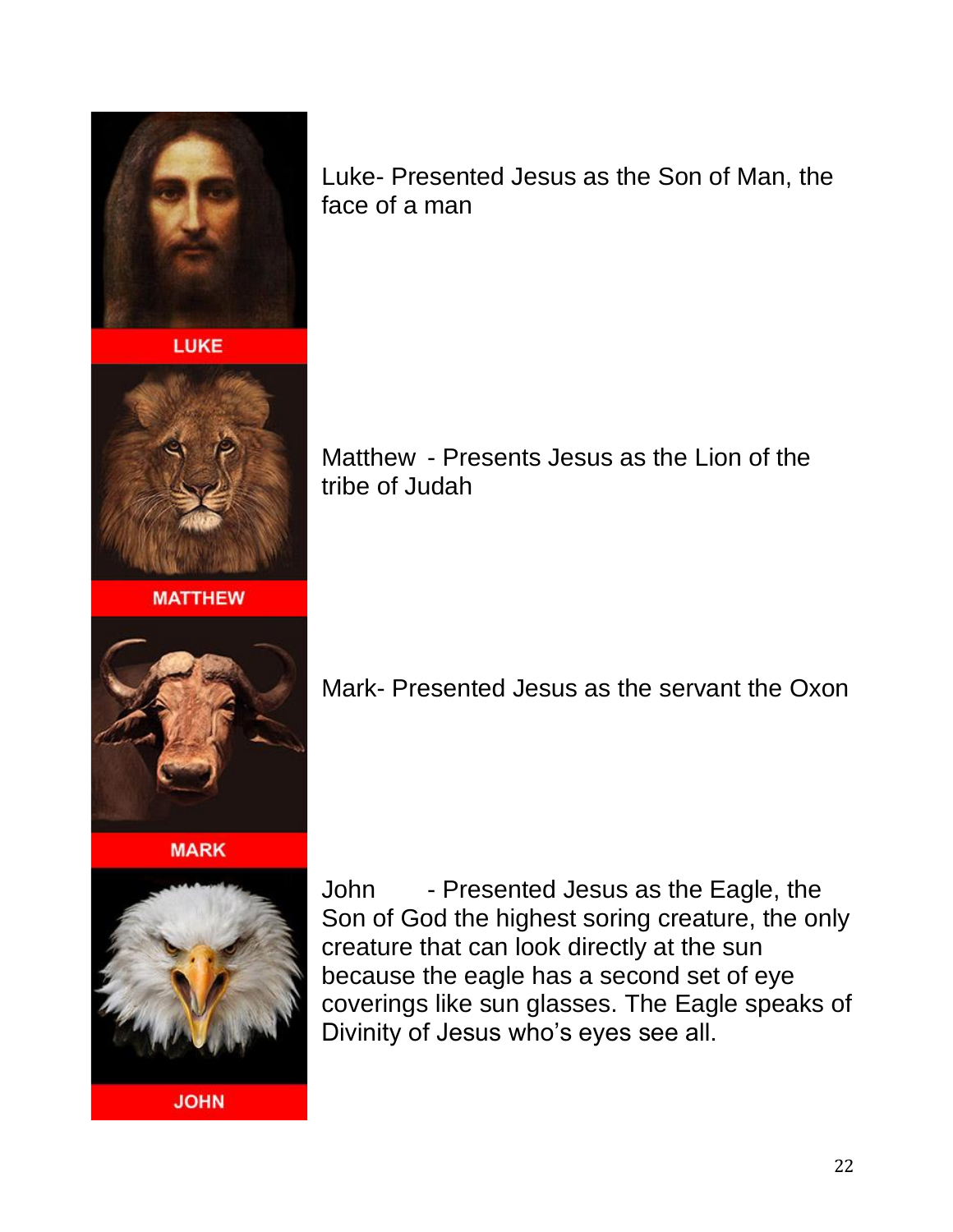Whatever roll these four "beasts" carryout beyond the Throne room we are not told. They do however Worship God and their worship spawns more worship of God by others in the Throne room, like a group of worship leaders all working in concert.

## **[10T](http://biblehub.com/revelation/4-10.htm)he four and twenty elders fall down before him that sat on the throne, and worship him that liveth for ever and ever, and cast their crowns before the throne, saying,**

Of all humans who have existed there are perhaps 24 that were placed in a position to affect the outcome of world events like no others. God's choice of Jacob re-naming him Israel is one of the pivotal moments in world history. The offspring of Jacob or Israel was selected by God to bring His Will to the world. They of course had their failures like all others, but their existence was used to bring about the Good News of Jesus Christ to all mankind.

The next 12 making up the 24 elders were potentially the 12 disciples; again, men placed in a position to walk in the Will of God and alter the entire history of mankind and bring to the new world the Good News of our Lord and Savior Jesus the Christ.

During the existence of all these potential elders their existence was twofold; bring the Good News of Redemption to all mankind and to bring about the Bride of Christ the CHURCH through the power of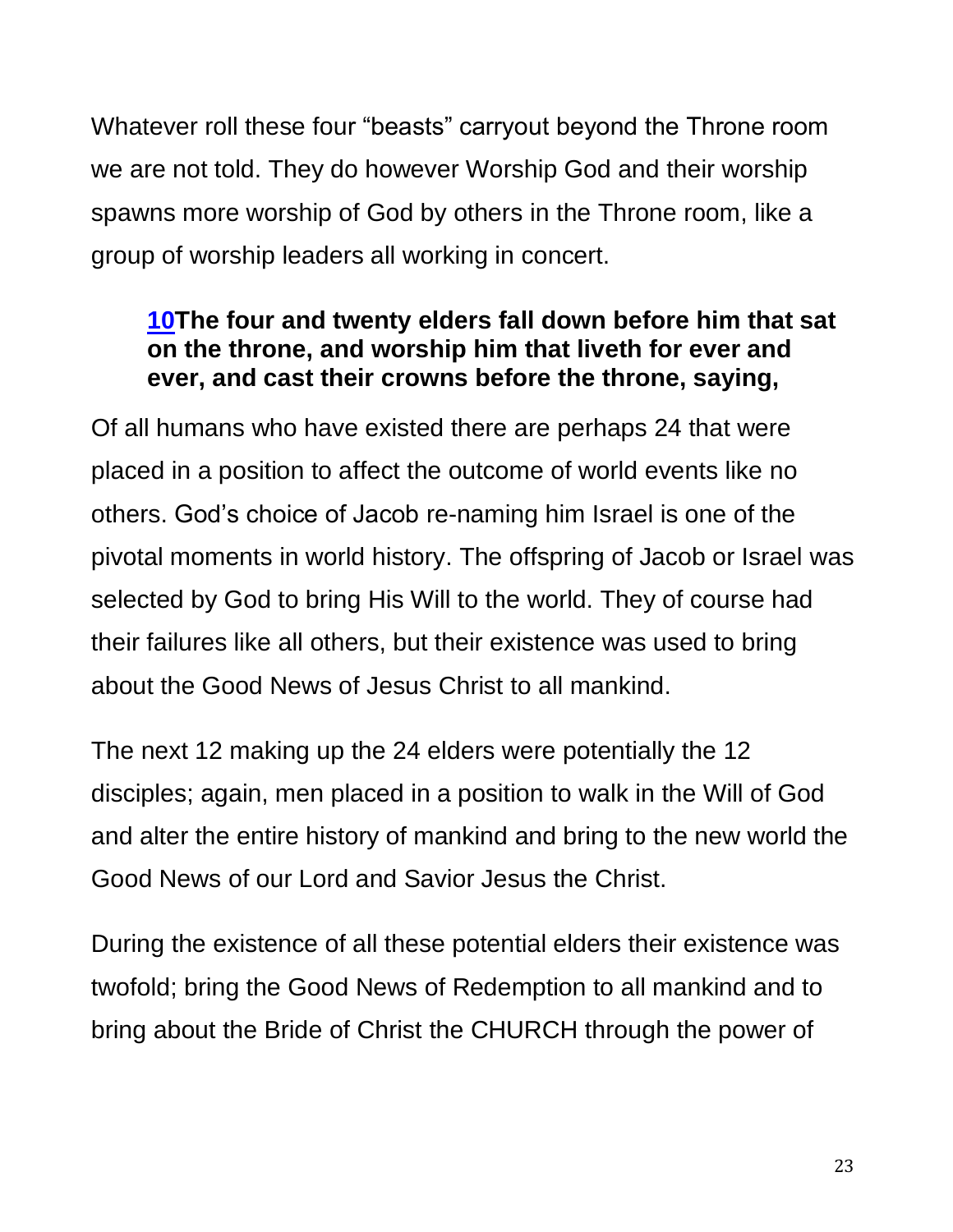the Holy Spirit; all based on the Mercy of God through the Blood of Christ.

> *Ephesians 2:8 [8F](https://biblehub.com/ephesians/2-8.htm)or by grace are ye saved through faith; and that not of yourselves: it is the gift of God: [9N](https://biblehub.com/ephesians/2-9.htm)ot of works, lest any man should boast. [10F](https://biblehub.com/ephesians/2-10.htm)or we are his workmanship, created in Christ Jesus unto good works, which God hath before ordained that we should walk in them.*

A third possible explanation of the 24 elders would be angelic beings being placed in high positions to carry out God's Will as commanded.

According to JD Farag he did not coin the phrase but, "The primary purpose of Revelation, is to bring Salvation to the Jewish Nation." It is done with great Love, Grace and Mercy and in the end great wrath from God for the nation of people He chose from the beginning.

## **[11T](http://biblehub.com/revelation/4-11.htm)hou art worthy, O Lord, to receive glory and honour and power: for thou hast created all things, and for thy pleasure they are and were created.**

These 24 elders' message is succinct and powerful: Thou art worthy. There is nothing in all of creation that is greater than the creator of all things and is worthy of all praise.

**Q.** So why did God create mankind in what we know as creation? He created the pinnacle of His creation mankind for fellowship. He did all of this for us to have a friend and to have someone to love and love Him.